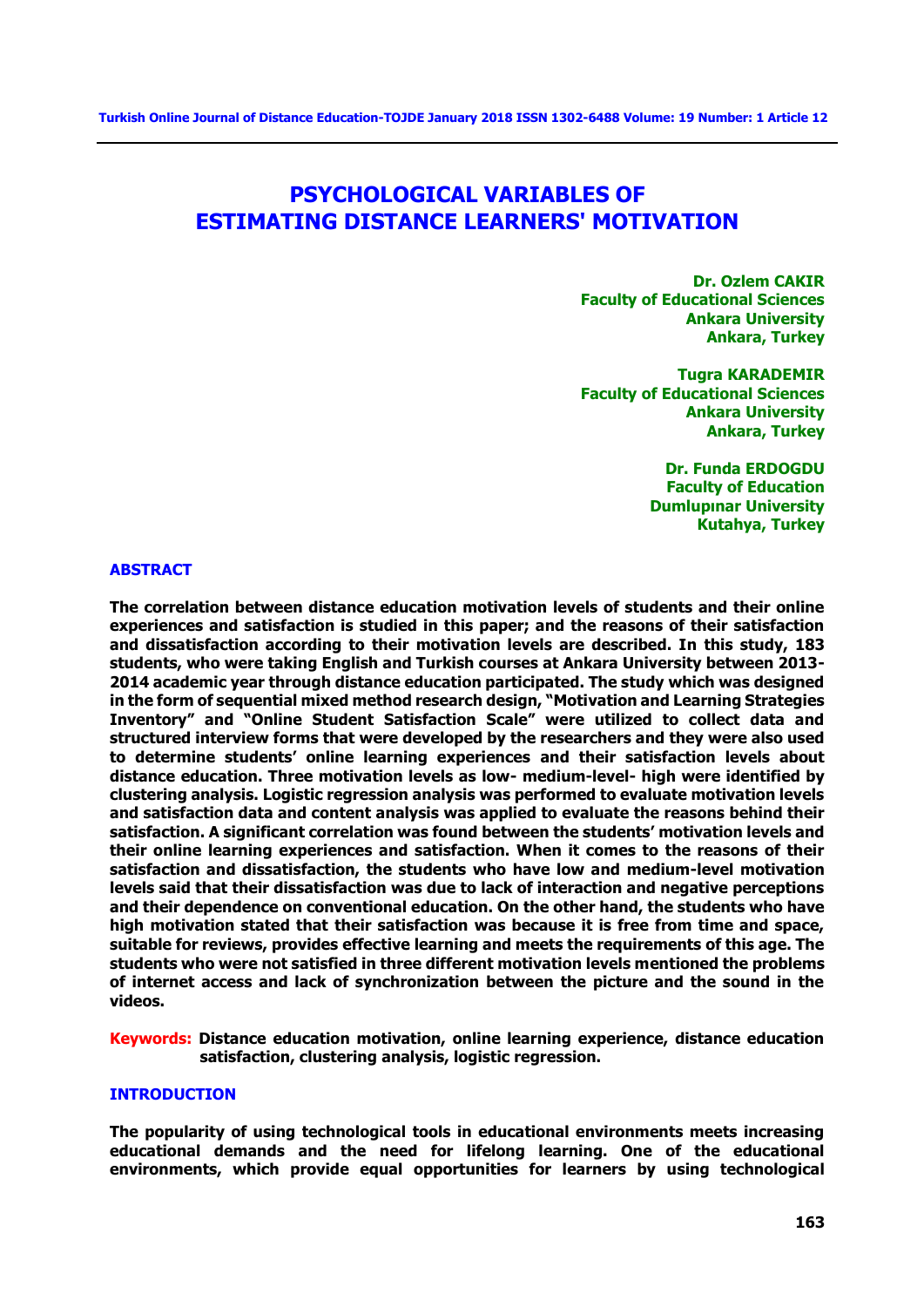**resources, is distance education systems. Learning can occur anywhere and anytime, even when and where students are apart from their instructor and peer students.** 

**Online learning increases learners' ability to learn at their own convenience; however, the physical separation from their peers and instructors that online learning involves may result in a lack of communication and interaction and a weaker sense of belonging to a classroom community (Chaiprasurt and Esichaikul, 2013). These affect learners' motivation and can lead to poor performance, dissatisfaction and dropout (Balaban-Sali, 2008). The persistent online learner appears to need not only certain academic qualities and environmental support but also a high motivation level (Morris, Finnegan & Wu, 2005).** 

**Motivation is an essential factor to sustain learners' satisfaction in an online learning environment. Lack of motivation can be a major obstacle that prevents learners from concentrating on an instruction (Jeamu, Kim & Lee, 2008). Lim (2001) had a total of 235 adults enrolled in Web-based distance education at five institutions complete questionnaires. She concluded that computer proficiency and self-efficacy had a positive effect on satisfaction and seemed to give learners increased confidence in the ability to handle the academic demands of distance education. The level of computer proficiency was found to be a significant factor affecting satisfaction and future participation in this distance learning format.**

**As mentioned in Kesim (2015), distance education systems that have increased rapidly all over the world make it easier to reach learners and reduce the cost of education; moreover, it provides opportunities to individualize the education of large masses. Cookson (1989) stated that the studies related to distance education were largely about the system infrastructure; however, the number of studies that examine the psychological and social conditions of students in distance education is not sufficient. Technically, distance education systems provide educational opportunities for larger groups of people but they must be structured considering every individual student. This situation requires restructuring the system considering the needs of each student as well as providing educational opportunities for larger groups of people. Therefore, it is necessary to enhance the technology of distance education systems and socio-psychological characteristics of each student have gained importance.**

#### **Student Motivation in Distance Education**

**One of the socio-psychological factors that affect students' enjoyment in education (Rattan, Good and Dweck, 2012) and their achievements (Giesbers, Rienties, Tempelaar, & Gijeselaers, 2013) is motivation. Motivation is defined as the power that initiates, continues and changes behavior (Martin, 2001).** 

**Studies that explore motivation to learn in online contexts are relatively limited in both number and scope (Artino, 2008). The studies that have been carried out so far have a tendency to adopt a limited view of motivation that does not acknowledge the complexity and dynamic interplay of factors underlying and influencing motivation to learn (Brophy, 2010).**

**Harandi (2015) found out that there is a significant relationship between students' completing a course and their motivation. Literature studies have shown that students with high motivation are less likely to leave a program (Keller and Suzuki, 2004). They have also reached the conclusion that the factors that enhance motivation in distance education increase students' attendance (Visser, 1998). Besides, the addition of the factors that increase motivation into distance education systems has caused a significant increase in students' course completion rates (Visser, Plomp, Amirault and Kuiper, 2002).** 

**Moore and Kearsley (1996; Muilenburg & Berge, 2005) stated that similar motivation problems are experienced in every distance education system and students with low motivation levels leave the program without completing or they feel isolated due to the lack of interaction. Dick, Carey and Carey (2005) have determined that learning cannot be achieved at an anticipated level if students' motivation is low. The motivation levels of each**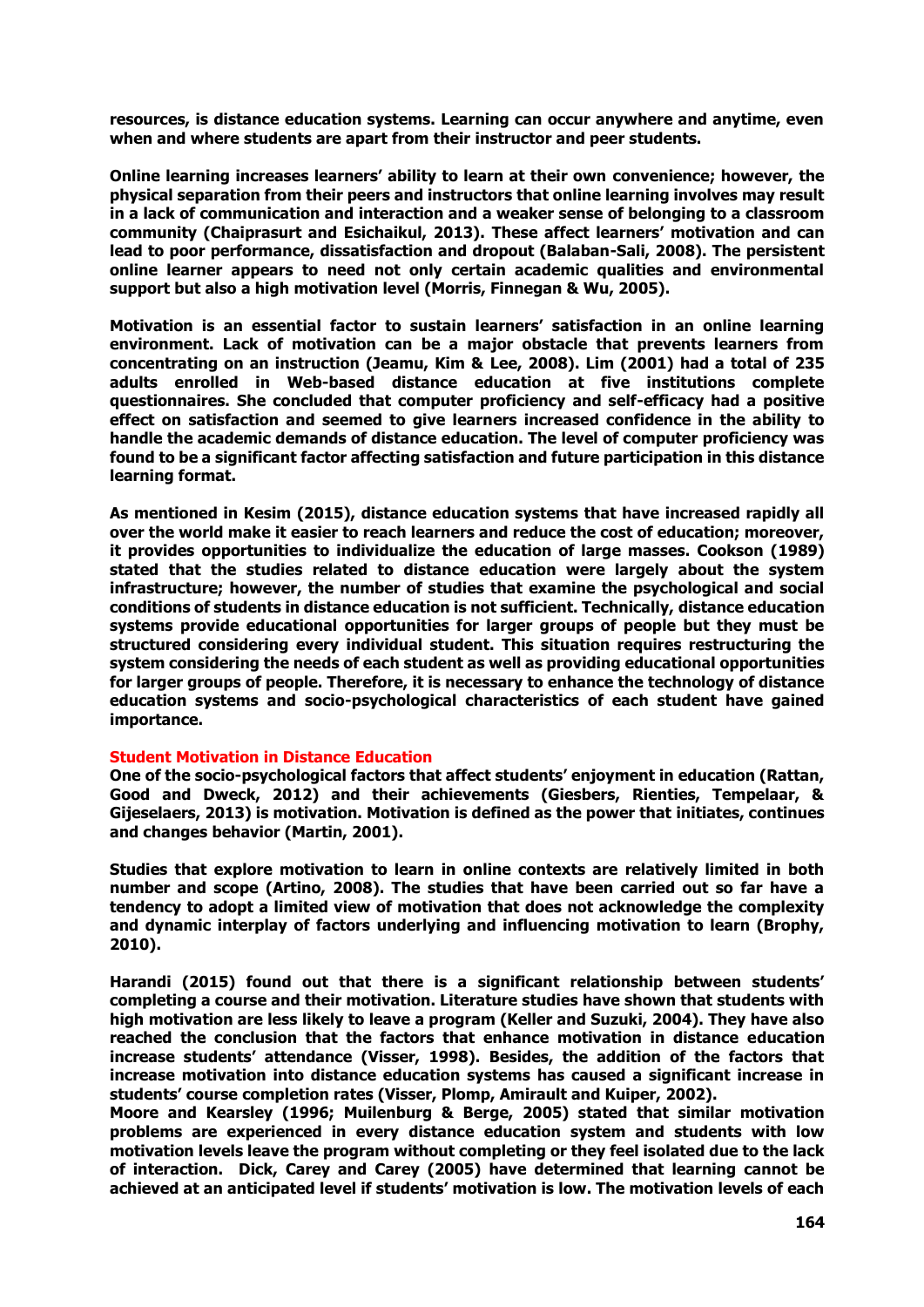**student in a learning environment can differ from each other. While some students finish the assignments on time, others finish them later or never do them (Cornell and Martin, 1997). Demographic characteristics of the students in distance education also differ from one another. Students in distance education can be individuals who have heterogeneous qualities such as living in different geographical locations, not being able to attend formal education institutions, being employed, being at different ages and having children. It is necessary to motivate such a target group in order to make them attend classes, become successful and complete the program. Therefore, we need well-designed distance education systems. Distance education systems must include a content, activities and interaction tools that can enhance a higher student motivation. Motivation is particularly significant in terms of personalization of the system and increasing the success through this system.** 

#### **Student Satisfaction in Distance Education**

**There is a positive relationship between student satisfaction and the quality of teaching (Palmer and Holt, 2009). Five dimensions of online education are determined as educational effectiveness, cost effectiveness, accessibility, instructor and student satisfaction (Simsek, 2012). One of the most significant quality components of online learning is also described as satisfaction factor (Bourne and Moore, 2003). According to Ilgaz (2008), student satisfaction can be defined as the satisfaction resulting from learning-teaching activities and facilities. Satisfaction is seen as the variable that affects students' not only achievements but also their socio-psychological characteristics.**

**It is necessary to identify the satisfaction in order to determine the quality of online education programs (Yukselturk and Yıldırım, 2008) and improve students' learning (Sahin, Shelly, 2008). It is found that student satisfaction is positively correlated with interaction in online education (Moore and Kearsley, 1996). Moore and Kearsley (1996) mentioned three kinds of interaction in online education. These interaction patterns are student-student, student-content and student-teacher. Battalio (2007) examined various studies about online education and pointed out the significance of the student-teacher interaction pattern in those studies. Sahin (2007) conducted a study about student satisfaction in learning environments in online education and he concluded that having effective assistance and feedback from the instructor on time and being able to communicate with the instructors easily increase their satisfaction. The studies that have been conducted so far described the factors that affect student satisfaction in online education. They are self-efficacy (Liaw, 2008), interaction among learners and characteristics of learners (Hong, 2002), the quality of course content and material, student-student and student-teacher interaction patterns (Wagner, Wemer and Schramm, 2002) and demographic qualities (Karatas and Ustundag, 2008). Soon, Sook, Jung and Im (2000) found out in their study in which they examined satisfaction about web-based courses that response and feedback given to students' questions and tasks on time positively correlates with student satisfaction. In addition to this, it can be seen that there is a positive interrelation among satisfaction, computer literacy, internet access (Cakir, 2014), and computer experience (Sahin and Shelly, 2008). Completing online activities and tasks successfully is described as the students' internet selfefficacy (Eastin and LaRose, 2000). Students with high internet self-efficacy are able to use interaction tools necessary for online courses, communicate with classmates or teacher and participate in discussions and group works. A positive correlation was found between students' satisfaction and their internet self-efficacy (Chu and Chu, 2010).** 

**Bouhnik and Marcus (2006) described the reasons for student dissatisfaction in distance education as the lack of an effective framework that can encourage students to learn, not having a learning environment in distance education systems as well as the requirement of self-discipline. Besides, not having a direct student-student and student-teacher interaction requires more time for learning compared to face-to-face learning. Gaddis, Napierkowsk, Guzman and Muth (2000), Kitchen and McDougal (1988) described other reasons as uncertainty of teacher expectations, inflexible timetable, work overload, a badly designed user interface, slow internet connection and not having simultaneous communication.**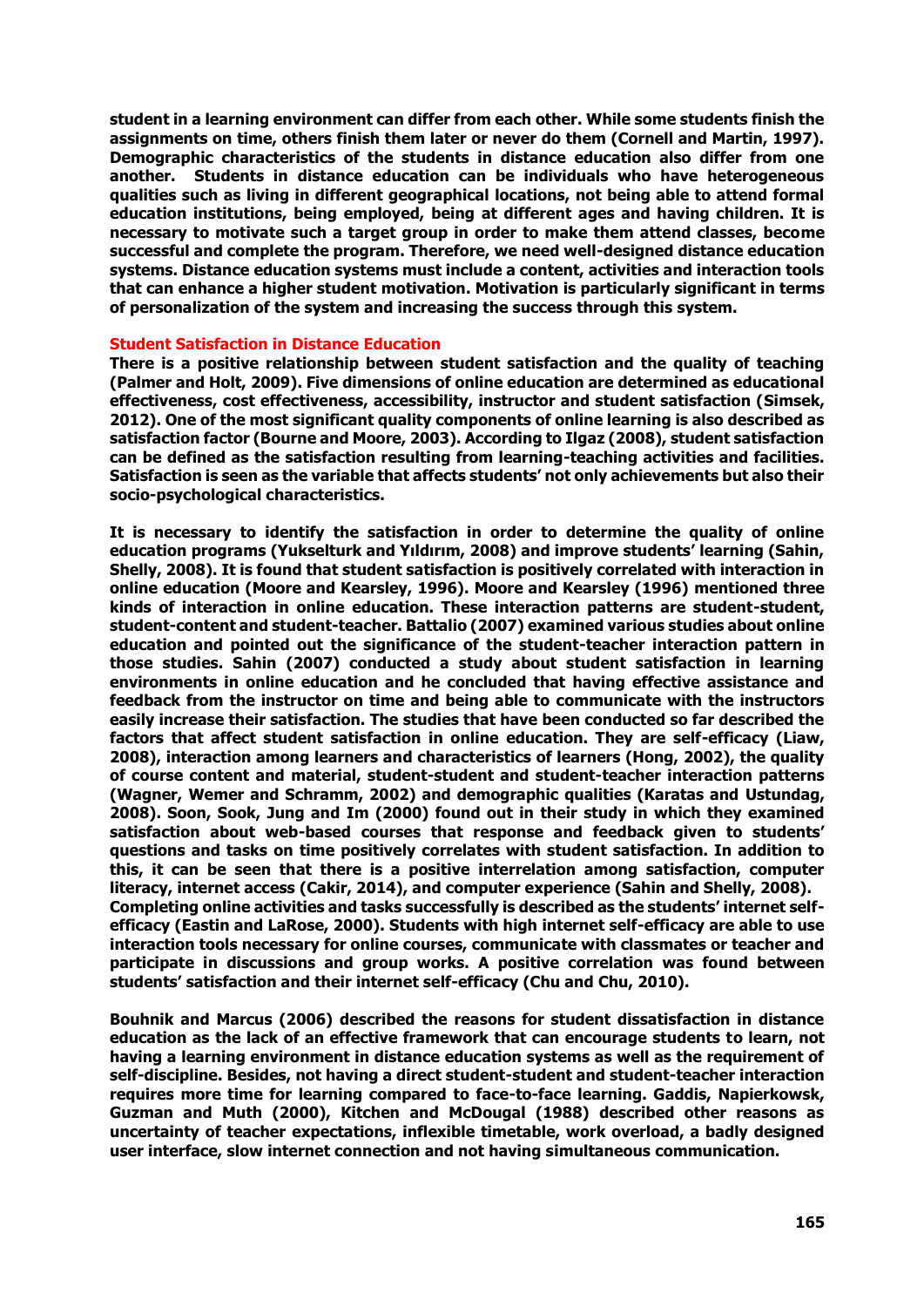#### **Online Experience in Distance Education**

**Another factor that is likely to affect distance education is students' online experiences. Users with high computer experience participate in web-based learning more willingly (Mitchell, Chen, McCredie, 2005). Hannafin and Cole (1983) stated that the individuals who developed positive approach to computer have higher satisfaction levels. Using information technologies in personal and professional life enables students to utilize online tools more comfortably. Having computer experience and technical support improves student's learning (Jones, Packham, Miller and Jones, 2004). If students lack self-confidence about information technologies, they have less experience about technology (Liaw, 2008).** 

**In distance education, students need to have basic computer skills to control their own learning (Sahin and Shelley, 2008). Besides, negative experiences that students get from online courses are among the reasons why they leave the system (Jaggards, 2014). Negative experiences in online environments resulted from technical problems (Bambara, Harbour, Davies & Athey, 2009) and students and educators' declining sense of being there (Bambara, et al. 2009; El Mansour and Mupinga, 2007) or having problems about self-learning and time management (Bork and Rucks-Ahidiana, 2013). According to Kaupp (2012), performing poorly in online courses compared to face-to-face courses can be the reason for this difficulty. Starting from this point of view, we can say that the success of a system depends on its feasibility. Therefore, those who have less online experiences can find it hard to learn distance education tools and they may not be motivated in participating online activities (Xie, Debacker and Ferguson, 2006).**

**In online education, while using information and communication technologies, thinking that they are going to perform badly and having a low self-esteem affect students' satisfaction negatively (Kuo, Walker, Belland and Schroder, 2013). Arbaugh (2000) found a positive correlation between students' learning experience and their satisfaction about web-based distance education.** 

#### **Relationship among Multi Psychological Variables that Affect Distance Education**

**Muilenburg and Berge (2005) stated that motivation factor is very important in completing distance education programs. According to Kransow (2013), learners who are satisfied with their online experiences stay longer in distance education programs; however, those who leave the program are determined to have low satisfaction. Althaus (1997) has mentioned that students who have more computer experience are better at using interaction tools and concluded that they find using these tools more useful. As a result, studies have proved that three variables such as motivation, online experience and satisfaction are effective distinctively in a good distance education system. Although there are studies that reveal each variable's effect on distance education, any studies that present these variables' impact on each other and the reasons for this impact have not been detected in the literature.** 

**Introducing multiple effects of the psychological factors that are effective in the structure of distance education rather than introducing their single effect is important in terms of determining psychological factors that need consideration in setting up distance education systems in the future. A good system is designed considering more than one factor and based on the power of their effects. In a well-designed distance education system, revealing the impact of interrelated variables on each other can cause an increase and a decrease in more than one variable by small changes.** 

**In the study in which there is a correlation between motivation and online experience, and between motivation and student satisfaction, it will be suggested that a change only intended to increase motivation will also affect online experience and satisfaction. More than one variable affects learning. Showing that those variables are interrelated is important. It is significant to introduce the interrelation among psychological factors to be able to design a well-structured distance education and to enhance the expansion and sustainability of the quality of education. From this point of view, we tried to reveal the relationship among**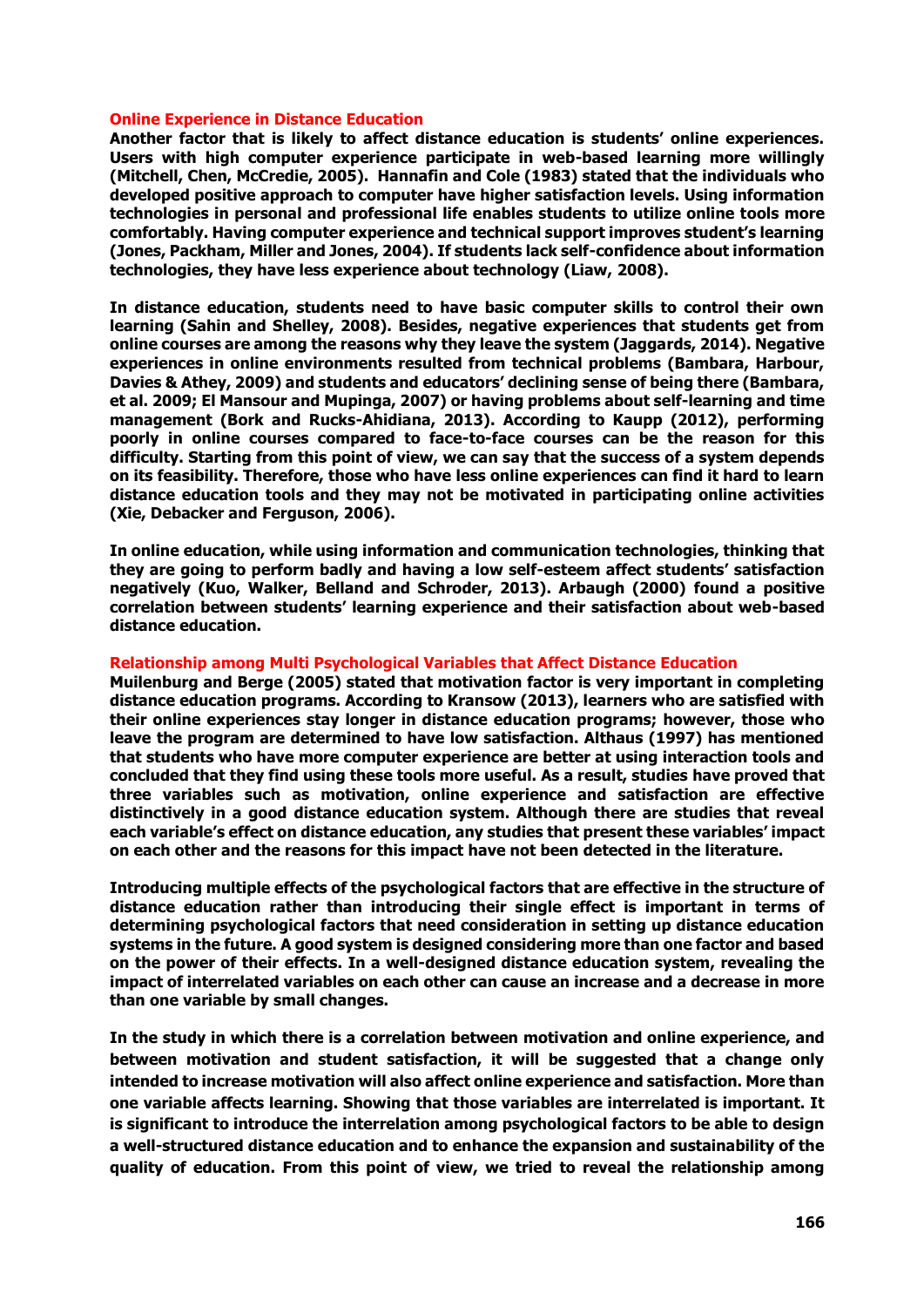**psychological variables that affect distance education by using quantitative and qualitative data. In literature, the most important three factors that can cause individuals to leave the program are the lack of motivation, satisfaction and online experience.** 

**In this study, the purpose is to reveal underlying reasons thematically by determining the relationship between students' motivation levels, satisfaction and online experience. The data obtained will provide resource for academicians and practitioners to form the system and develop learning environments, content and materials. In accordance with this purpose, sub goals that need answers are given below:** 

**For the students in distance education;**

- **Is there a significant relationship between online experience and motivation?**
- **Is their satisfaction a significant predictor for their motivation levels?**
- **What are the underlying effects of the relationship between their motivation levels about distance education and satisfaction?**

**This study is limited with 183 students who took Turkish and English courses in distance education in 2013 and 2014 academic years.**

# **METHOD**

**Exploratory sequential mixed research design was used as a mixed method in the study. Exploratory sequential mixed design is a study in which quantitative data in the first stage and quantitative data in the second stage are collected (Creswell, 2013). The design of this research was given in Figure 1.**

**The Sample, their characteristics and their selection methods are described in detail and justified.**



**Figure 1. The research design**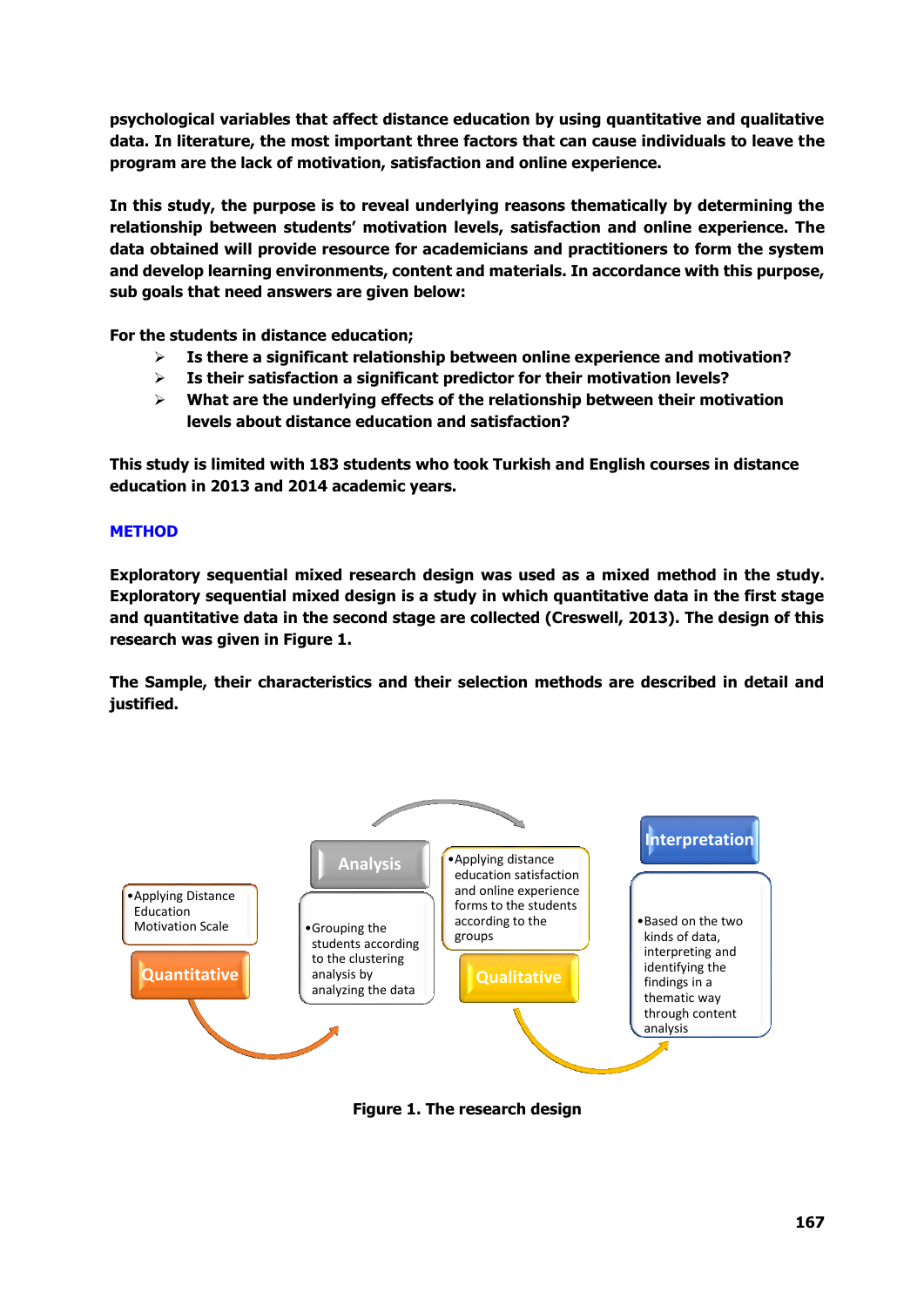#### **Participants**

**The study group of the research is formed with 183 prospective teachers who were taking English and Turkish courses in distance education program in the Faculty of Educational Sciences, Ankara University in 2013-2014 Fall and Spring terms. The 25.1 % (n=46) of prospective teachers who participated in the study are in the department of primary school teaching. The 19.1 (n=35) of them are in the department of computer education and instructional technologies. The 18.6 % (n=34) are in the department of psychological counseling and guidance, 16.9 % (n=31) of them are in the department of preschool teaching, 14.2 % (n=26) are in the department of social sciences teaching and 6% (n=11) of them are in the department of teaching of mentally disabled.**

#### **Data Collection**

**Assessment instruments that were used to collect data in the study were mentioned below.**

### **Motivation Strategies and Learning Questionnaire (MSLQ)**

**In the study, MSLQ was used with the purpose of collecting data to determine the students' motivation levels about distance education. MSLQ, which was developed by Pintrich, Smith, Garcia and Mckeachie, was adapted into Turkish by Buyukozturk, Akgun, Ozkahveci and Demirel (2004). The scale is composed of six factors including intrinsic goal orientation, extrinsic goal orientation, task value, control of learning beliefs, self-efficacy for learning, performance, test anxiety and 31 items in total. The scale is in the type of 7-point Likert scale ranging from not at all true of me (1) to very true of me (7). Cronbach Alpha values of adapted Turkish version of the scale range from 0.52 to 0.86. According to the information collected from English and Turkish forms of the scale, correlation coefficient of total score is 0.85.**

## **Online Learners' Satisfaction Scale**

**Online Learners' Satisfaction Scale, which was developed by Cakır (2012) to determine students' satisfaction levels, was used in this research. The scale was composed of 38 items ranging from I totally disagree (1) to I totally agree (7) in the type of 7-Likert scale. It has three factors including the structure and the process of the program, interaction with the instructor and interacting with other students. It explains the 67.95 of the total variance and the scale is reliable and valid as its coefficient of internal consistency is 0.97, which was measured by Cronbach Alpha.**

#### **Form of Distance Education Satisfaction and Online Course Experiences**

**This form was developed by the researchers to find out the reasons underlying students' satisfaction about distance education and their online course experiences. The researchers have PhD in the field of Educational Technology. They designed forms in accordance with the purpose of the study and the forms were finalized based on the opinions and suggestions of the researchers.** 

**The form has two sections. There are open-ended questions in the first section so that students can express themselves comfortably. The questions were prepared without guidance based on the guidelines of qualitative interview. Some of the questions were given below:**

- **What are the benefits of distance education?**
- **What are your opinions about taking different courses in distance education?**
- **What are the difficulties you face while taking a distance education course?**
- **What are the dissatisfying points of distance education?**
- **What are your thoughts about using distance education at university level?**

**In the second part of the form, there are twelve survey questions to measure their experiences. There are question items under the topics such as file operations, digital evaluation instruments, use of interactive environments, technical infrastructure and dealing with the problems. The scores obtained from the surveys were used to determine the significance of students' online experiences.**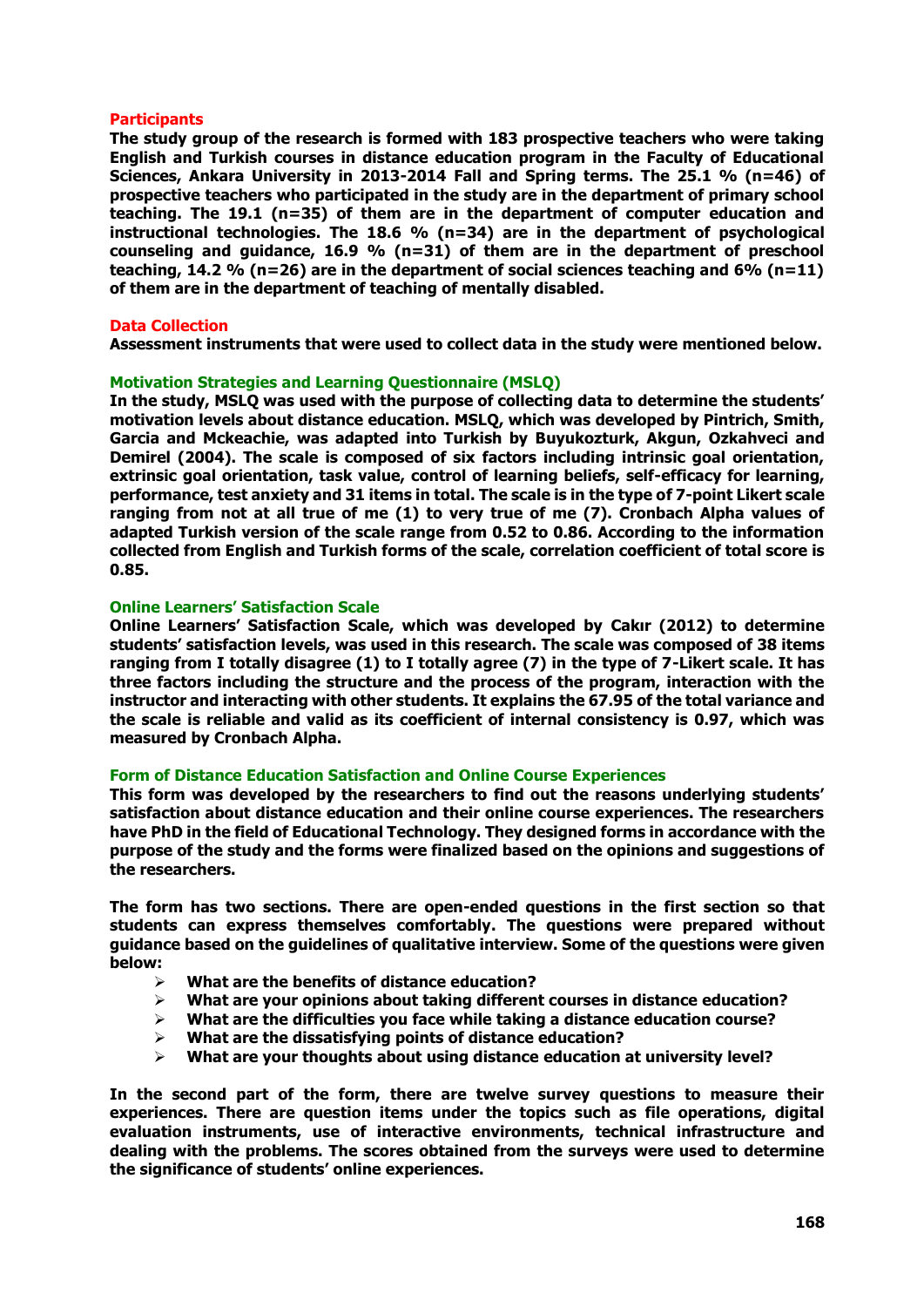#### **Data Analysis**

**The students were grouped by performing clustering analysis of the average scores collected from the first scale used at the beginning of data analysis. The results of the clustering analysis were given in the findings section. Chi-square analysis was applied to determine the relationship between motivation levels and online experiences. Logistic regression analysis was used to present the predictability of motivation level and satisfaction. Based on the results of logistic regression analysis, a significant correlation was found between students' motivation levels and their satisfaction about distance education. The analysis about the interview form is performed in qualitative dimension. Computer-based qualitative data analysis was done. NVivo program was used to analyze the data. The coding was formed in accordance with the common views of three researchers.**

**Content analysis was utilized for an in-depth analysis of the reasons underlying this correlation. Two types of coding were used to analyze the qualitative data. In the first cycle of coding, open coding and in vivo coding were employed. During the second cycle of coding, the topics were finalized by using axial coding. After the coding, with the help of two domain experts, necessary adjustments were made for the consistency of the topics. Thematic explanations of the reasons for distance education satisfaction were compared, contrasted based on the students' levels of motivation, and displayed in the findings section.** 

**The reliability of content analysis specifically depends on the coding process. One of the most significant properties of the categories is having the clarity so that another researcher who uses the same document for the same purpose has to reach almost the same conclusions (Tavsancıl and Aslan, 2001). Therefore, interpretation of the categories cannot differ from one researcher to another or in different times. In this context, the reliability of the coding was examined to determine how reliable the programmer was while coding the categories. With this purpose, the data collected within the scope of the research were designed and coded separately by two researchers. Coded data were examined and grouped based on their similarities and differences. Related codes were brought together to form themes. In this process, the codes that have difference of opinion and agreement are spotted and the consistency between the coders was examined. The value of reliability (Cronbach alpha) between coders was found to be as 0.92. Concordance rate, which is used to determine interrater reliability and in reliability, is expected to be higher than 70 % (Tavsancıl and Aslan, 2001: 81). Having a result over this rate indicates that the reliability between coders is in a sufficient level.**

#### **FINDINGS**

#### **Determining Student Groups by Clustering Analysis**

**The data collected from motivation scale of distance education were analyzed by clustering analysis based on total scores. The number of people per group and each individual in each cluster were presented according to cluster analysis. The three groups formed because of cluster analysis and the Ward table related to the groups where some of the students took part in was given below.**

| Student's<br>Code | <b>Cluster</b> | Student's<br>Code | <b>Cluster</b> | Student's<br>Code | <b>Cluster</b> | Student's<br>Code | <b>Cluster</b> | Student's<br>Code | <b>Cluster</b>          | Student's<br>Code | Cluster |
|-------------------|----------------|-------------------|----------------|-------------------|----------------|-------------------|----------------|-------------------|-------------------------|-------------------|---------|
| <b>P11</b>        |                | <b>P98</b>        | 2              | P132              | 3              | <b>P82</b>        | 2              | <b>P18</b>        | $\overline{2}$          | <b>P57</b>        | 2       |
| P127              | 2              | P134              | 3              | P156              | з              | P107              | 3              | <b>P38</b>        | 2                       | P114              | з       |
| <b>P48</b>        | 2              | P183              | 3              | P184              | 3              | P159              | з              | <b>P96</b>        | ,                       | <b>P78</b>        | 2       |
| <b>P49</b>        | 2              | P187              | з              | P188              | 3              | P175              | 3              | P108              | 3                       | <b>P79</b>        | 2       |
| <b>P61</b>        | 2              | P9                |                | <b>P19</b>        | 2              | <b>P5</b>         |                | P119              | з                       | <b>P81</b>        | ,       |
| P179              | з              | <b>P87</b>        | 2              | <b>P53</b>        | 2              | <b>P1</b>         |                | <b>P45</b>        | $\overline{2}$          | <b>P4</b>         |         |
| P <sub>14</sub>   | 2              | P <sub>103</sub>  | з              | <b>P59</b>        | 2              | P <sub>2</sub>    |                | <b>P63</b>        | $\overline{\mathbf{2}}$ | <b>P69</b>        | 2       |
| <b>P42</b>        |                | P109              | з              | <b>P64</b>        |                | P3                |                | P102              | 2                       | P111              | з       |

**Table 1. Cluster memberships gained through ward's connection (the smallest variance) method**

**(P is the abbreviation of participant. For example, P101 is used as Participant 101.)**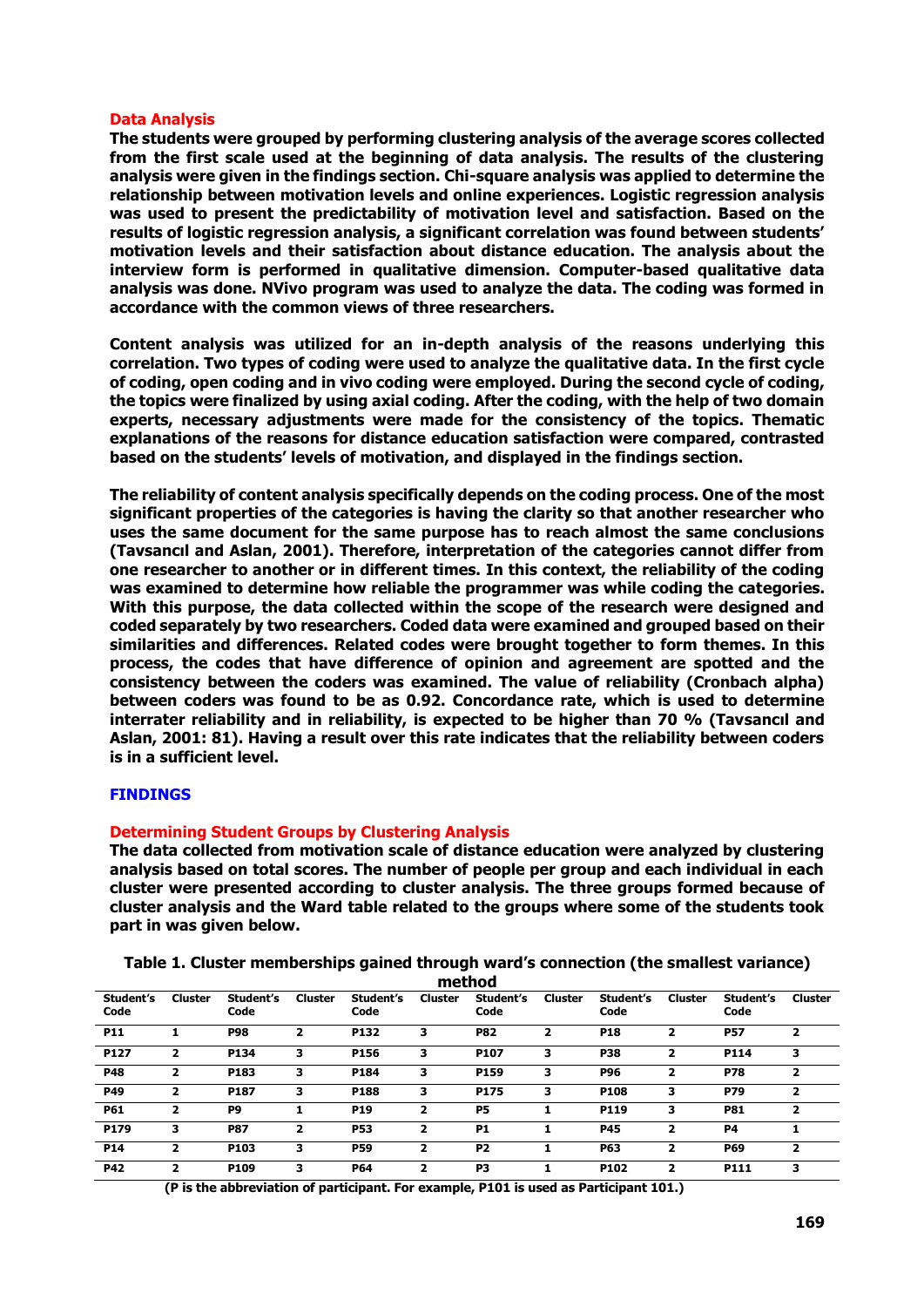**In Table 1, when the cluster membership gained through Ward's Connection Method is examined, it can be seen that there are 12 students in the first cluster, 90 in the second and 81 students in the third cluster. When the highest and lowest levels of average scores of the students who took part in groups are examined, it can be seen that the average scores of the students in the first group are valued between 81-and 152; second group's scores are between 263-357 and third group between 361 and 520. From this point of view, the first group is called as low-level motivation (LM), the second group is medium-level motivation (MM) and the third group is called as high-level motivation (HM). As a result, the students were put into three groups and following analysis were done based on this grouping.**

# **Chi-square Test Results Regarding Motivation Levels of Students about Distance Education According to Their Online Experiences**

**Students were classified into two categories as high and low according to their online experiences considering the answers they gave to the questions of the survey existed in the second part of the form of distance education satisfaction and online course experiences. Therefore, the results of chi-square test to measure the relationship between the students' motivation levels and online experiences were given in Table 2.**

**Table 2. Chi-square test results about the students' motivation levels of distance education according to their online experiences**

| <b>Levels of Online Experiences</b> | <b>Motivation Levels of Distance Education Total</b> |    |    |     |  |  |
|-------------------------------------|------------------------------------------------------|----|----|-----|--|--|
|                                     | LМ                                                   | MМ | ΗМ |     |  |  |
| High n                              |                                                      | 60 | 71 | 132 |  |  |
| Low n                               | 11                                                   | 30 | 10 | 51  |  |  |
| <b>Total</b>                        | 12                                                   | 90 | 81 | 183 |  |  |
| $X2 = 30,82$ , sd = 2, p = 020      |                                                      |    |    |     |  |  |

**According to chi-square analysis result, a significant relationship between the motivation levels of distance education and online experience levels is determined [X2(6)=30,82, p<.05]. When Table 2 is examined, it is discovered that the students who have a high level of online experience are mostly (n=71) in HM category, the least (n=1) is in LM category. Those who have low levels of online experience are mostly (n=30) in MM (medium level motivation) and the least (n=10) is in HM category. Because the difference between the groups is significant, it means that the students' online experience levels affect their motivation significantly.**

# **Logistic Regression Results of the Students' Satisfaction about Distance Education and Motivation Categories**

**Logistic regression analysis was performed to determine students' state of satisfaction about distance education as the second sub-problem of the research and to find out whether it is a significant predictor of their motivation levels. First, the problem of multicollinearity among the variables was examined. Eigen values, condition indices and variance proportions related to the examination of the problem of multicollinearity among the variables used in logistic regression analysis were given in Table 3; standard errors, tolerance and VIF values about predictor variables and bivariate correlation values among the variables were given in Table 4.**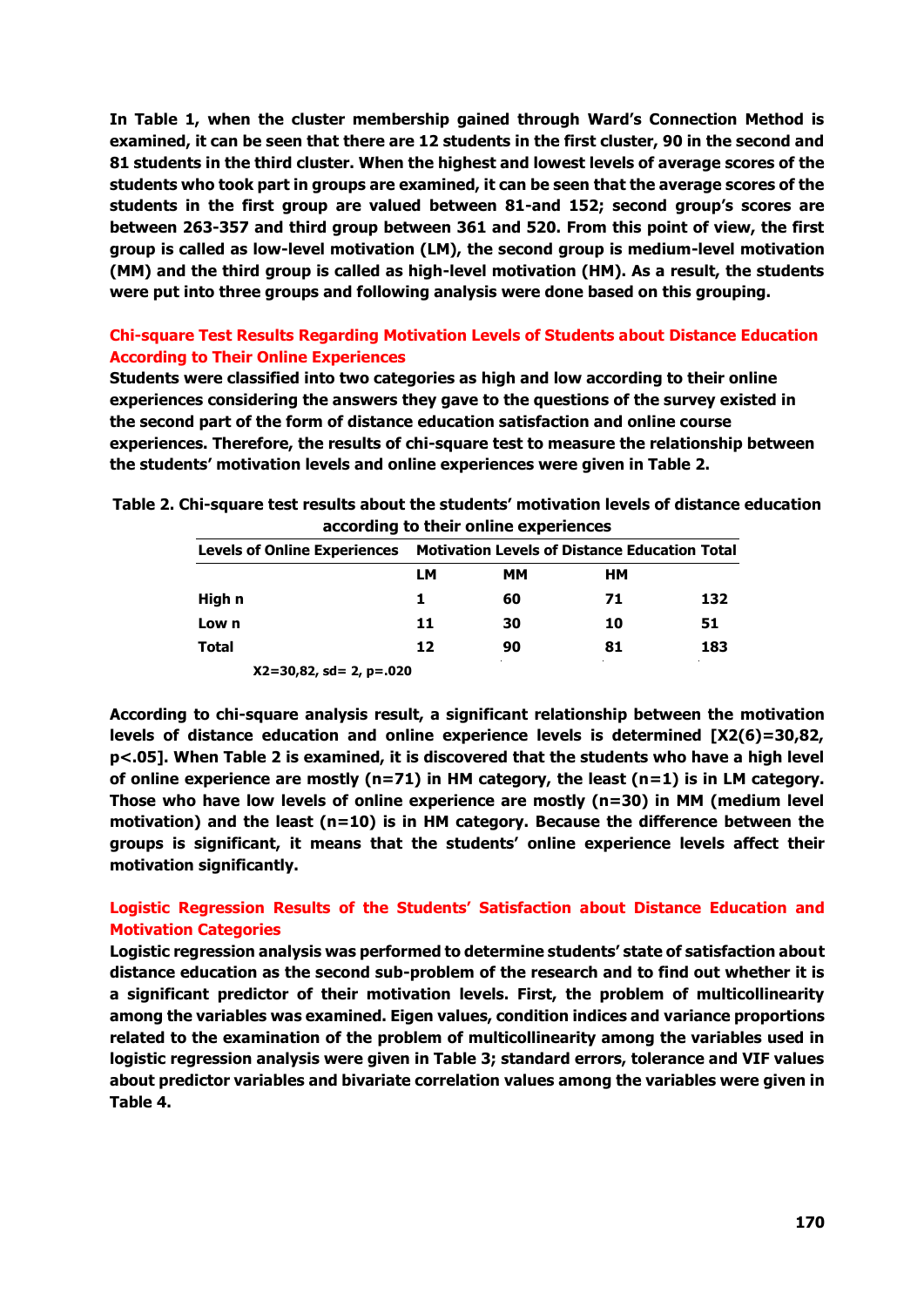| Table 3. The examination of multicollinearity problem among predictor variables through |
|-----------------------------------------------------------------------------------------|
| eigenvalue, condition index and variance proportions                                    |

|              | <b>Variance Proportions</b> |       |     |                                   |  |  |  |
|--------------|-----------------------------|-------|-----|-----------------------------------|--|--|--|
|              |                             |       |     | Eigenvalue CI Constant Motivation |  |  |  |
| 1.           | 1,969 1,000                 |       | .02 | .02                               |  |  |  |
| $\mathbf{2}$ | .031                        | 7,983 | .98 | ,98                               |  |  |  |

**When Table 3 is examined, it can be seen that eigenvalues of all predictor variables show similarity. According to Gujarati (1995), it shows a multicollinearity problem in "high level" if CI value is bigger than 30 and if it is ranges from 10 to 30, it shows a "medium-level" multicollinearity problem. The CI value of the variables in the study was found as 7,983. This means that condition index values (CI) are in the desired ranges.** 

**Table 4. The examination of multicollinearity problem among predictor variables through standard error, tolerance and VIF values**

| <b>Predictor Variables</b> | B.      | <b>Standart Error Tolerance</b> |       | VIF.  | <b>Correlation</b> |
|----------------------------|---------|---------------------------------|-------|-------|--------------------|
| <b>Motivation</b>          | $-.079$ | $-.059$                         | 1.065 | 1.055 | .099               |
| p<.01                      |         |                                 |       |       |                    |

**When the VIF values of the variables were examined, it was found out that the value is 1.055 and it is smaller than 10. In the field of literature, if the value of tolerance is bigger than 1, it shows that there is not multicollinearity problem among the variables (Field, 2005; Mertler and Vannatta, 2005). When the tolerance values were examined in Table 4, it was found out that tolerance values about all the variables are bigger than 1. It can be interpreted that the ones with correlation values between 0 and .30 show low correlation, those with values between .31 and .70 is medium and the ones with values between .71 and 1 show high correlation (Buyukozturk, 2009). The correlation of the variables in the study has a low correlation with a value of .099. When the Table 3 and 4 were examined, it is seen that there is not multicollinearity among the variables.**

|              | <b>Chi-Square</b> | df | D    |
|--------------|-------------------|----|------|
| <b>Step</b>  | 23,907            |    | ,000 |
| <b>Block</b> | 23,907            |    | ,000 |
| Model        | 23,907            |    | ,000 |

**Table 5. Omnibus test about model coefficient**

**Omnibus values about model coefficients of the variables were given in Table 5. When Table 5 is examined, it is seen that chi-square value of the model is "p<.05". Because "p" value is found significant, it shows that a correlation exists between dependent and independent variables. Therefore, it can be said that there is a correlation between the students' state of satisfaction of distance education and their motivation levels.**

| Table 6. The summary of targeted model |               |                                |      |  |  |  |  |
|----------------------------------------|---------------|--------------------------------|------|--|--|--|--|
| <b>Step</b>                            | -2 LL         | Cox and Snell R2 Nagelkerke R2 |      |  |  |  |  |
|                                        | 122, 225,787a |                                | .164 |  |  |  |  |

**Table 6 is examined, Cox, Snell R2 and Nagelkerke R2 values represent that explained variance in dependent variable by the model is affected by two different ways. This means that the students' online experience explains 12.2 % of the variance in the predicted variable of the motivation for distance education.**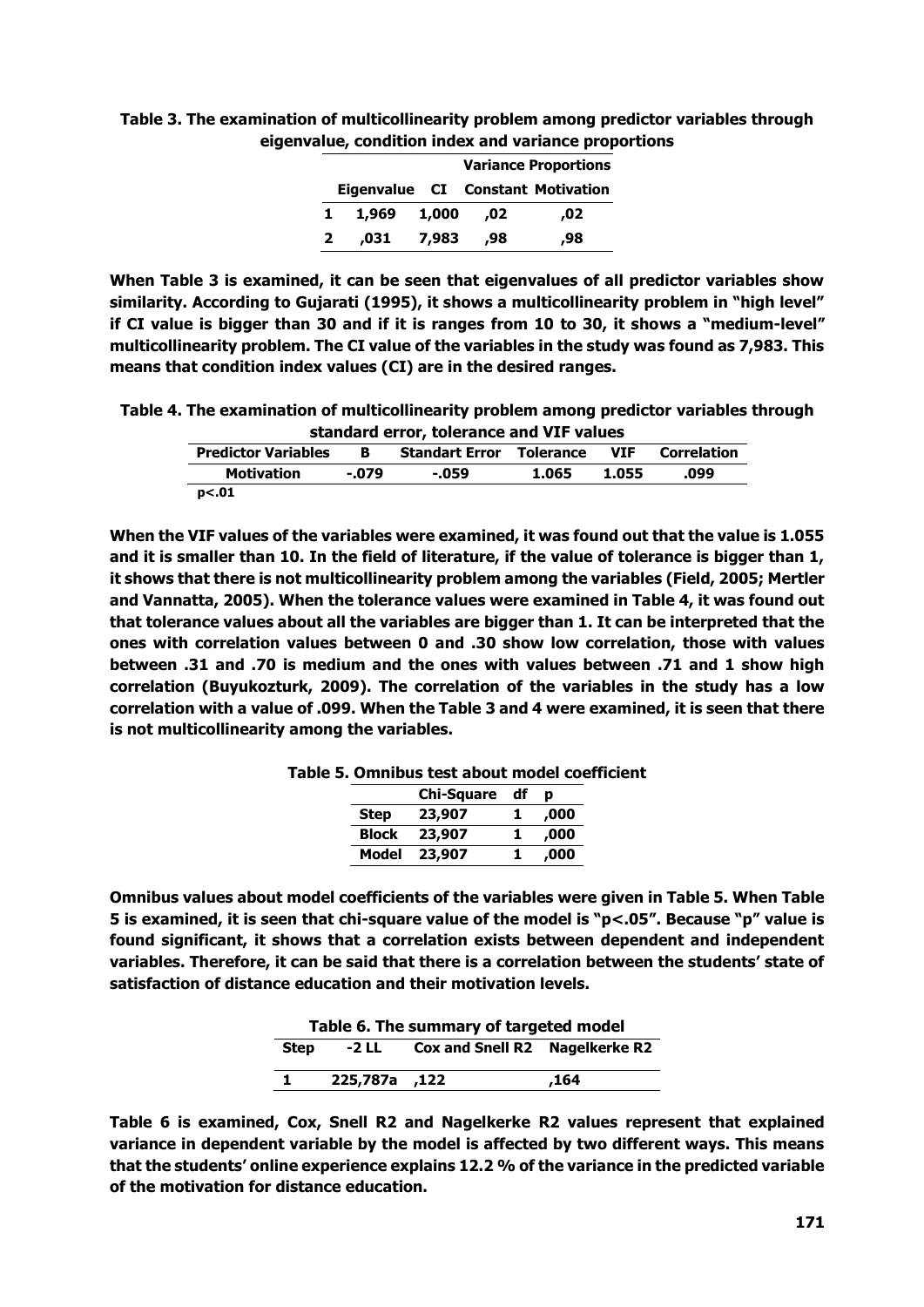# **Table 7. Hosmer and Lemeshow test Step Chi-Square df p** 1 **1,288 1 ,256**

**When Table 7 is examined, it is evident that Hosmer and Lemeshow tests are not significant (p=.256 >.005). The fact that these tests are not significant shows that the model with two variables has a satisfactory consistency, in other words, the consistency of model and data is in an efficient level. Thus, it is seen that the correlation between the students' state of satisfaction about distance education and their motivation levels is significant.** 

**In Table 8, the categorization as a result of logistic regression model was presented. This table is the application of regression model to predict group memberships.**

**Table 8. Categorization table**

|                                                     |                     |           | rabie o. Categorization table                                             |                                                |  |  |
|-----------------------------------------------------|---------------------|-----------|---------------------------------------------------------------------------|------------------------------------------------|--|--|
|                                                     |                     |           | <b>Expected outcome</b>                                                   |                                                |  |  |
| <b>Observed</b>                                     |                     |           | Being satisfied with distant education                                    | Percentage of correct<br><b>classification</b> |  |  |
|                                                     |                     | Satisfied | <b>Dissatisfied</b>                                                       |                                                |  |  |
| <b>Being satisfied with</b>                         | <b>Satisfied</b>    | 60        | 45                                                                        | 57,1                                           |  |  |
| distant education                                   | <b>Dissatisfied</b> | 21        | 57                                                                        | 73,1                                           |  |  |
| <b>First classification</b><br>57.4 %<br>percentage |                     |           | The classification percentage<br>after variables added into the<br>lmodel | $63.9\%$ .                                     |  |  |

**When the categorization formed by logistic regression model is examined, it is seen that total correct categorization is 63.9 %. This value is 57.4 % in the first categorization. These findings show that model-data consistency is in an efficient level. This means that the state of whether the students are satisfied with distance education or not can be categorized by looking at their motivation scores.**

| <u>rapie 5. Coerricient pregictions or targeted moder variables</u> |            |                            |                      |      |  |        |  |  |
|---------------------------------------------------------------------|------------|----------------------------|----------------------|------|--|--------|--|--|
|                                                                     |            | <b>Standard Error Wald</b> |                      | df p |  | Exp(B) |  |  |
| Aotivation Levels for Distance Education -1,292,284                 |            |                            | 20.700 1 ,000 ,275   |      |  |        |  |  |
| <b>Constant</b>                                                     | 2,743 ,682 |                            | 16,178 1 ,000 15,531 |      |  |        |  |  |

# **Table 9. Coefficient predictions of targeted model variables**

**When Table 9 is examined, it is seen that one unit increase in predictor variable of motivation levels for distance education results in 72.2 % [(1-0,275)\*100 decrease in the odd of their state of dissatisfaction about distance education. The reason why it causes a decrease is its coefficient has a negative sign. In other words, when there is a unit of increase in students' motivation, there will be a 72.2 % decrease in their state of dissatisfaction. When all the data collected were examined, it is concluded that students' state of satisfaction is a significant predictor of their motivation. The reasons of this finding were revealed after structured interviews, which were collected qualitative data.** 

# **Thematic Presentation of Students' Satisfaction Indicators**

**The themes obtained through structured interview forms, which were used with the purpose of an in-depth understanding of the reasons underlying the attitude of satisfaction and dissatisfaction about distance education, were presented in Figure 2.**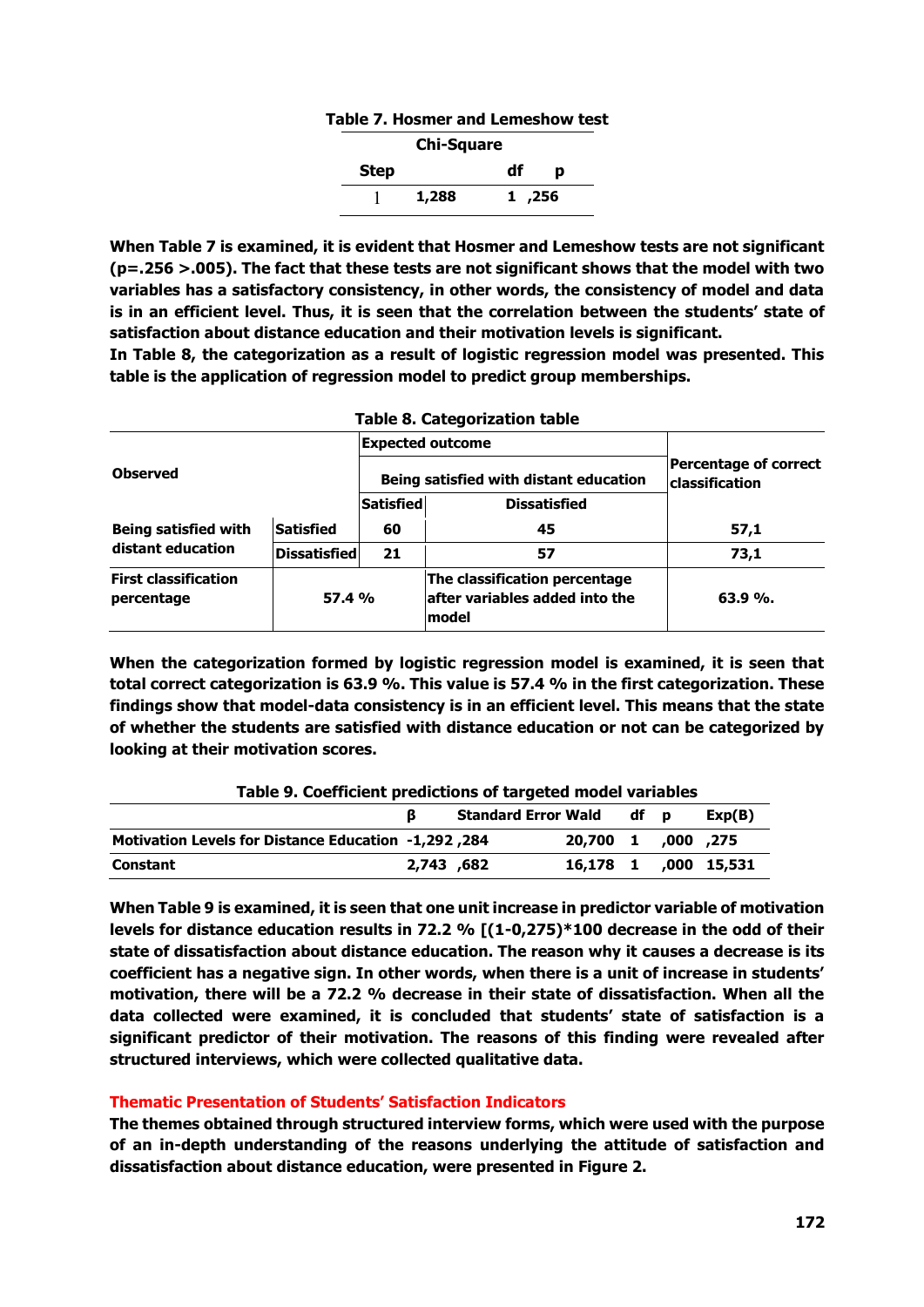

**Figure 2. The themes obtained through structured interview forms**

**When Figure 2 is examined, it is seen that the reasons of students' satisfaction about distance education show difference according to their motivation levels. When the findings were examined, it was concluded that 97 % of LM students were not satisfied with distance education but 3 % of them were satisfied with distance education. LM students usually stated that they were not satisfied because of internet connection problems.** 

# **"…Internet access is a problem for me. I do not have a continuous internet connection."**

**Besides the problems of internet connection, it is seen that the lack of interaction with instructors and students affect their state of satisfaction negatively.**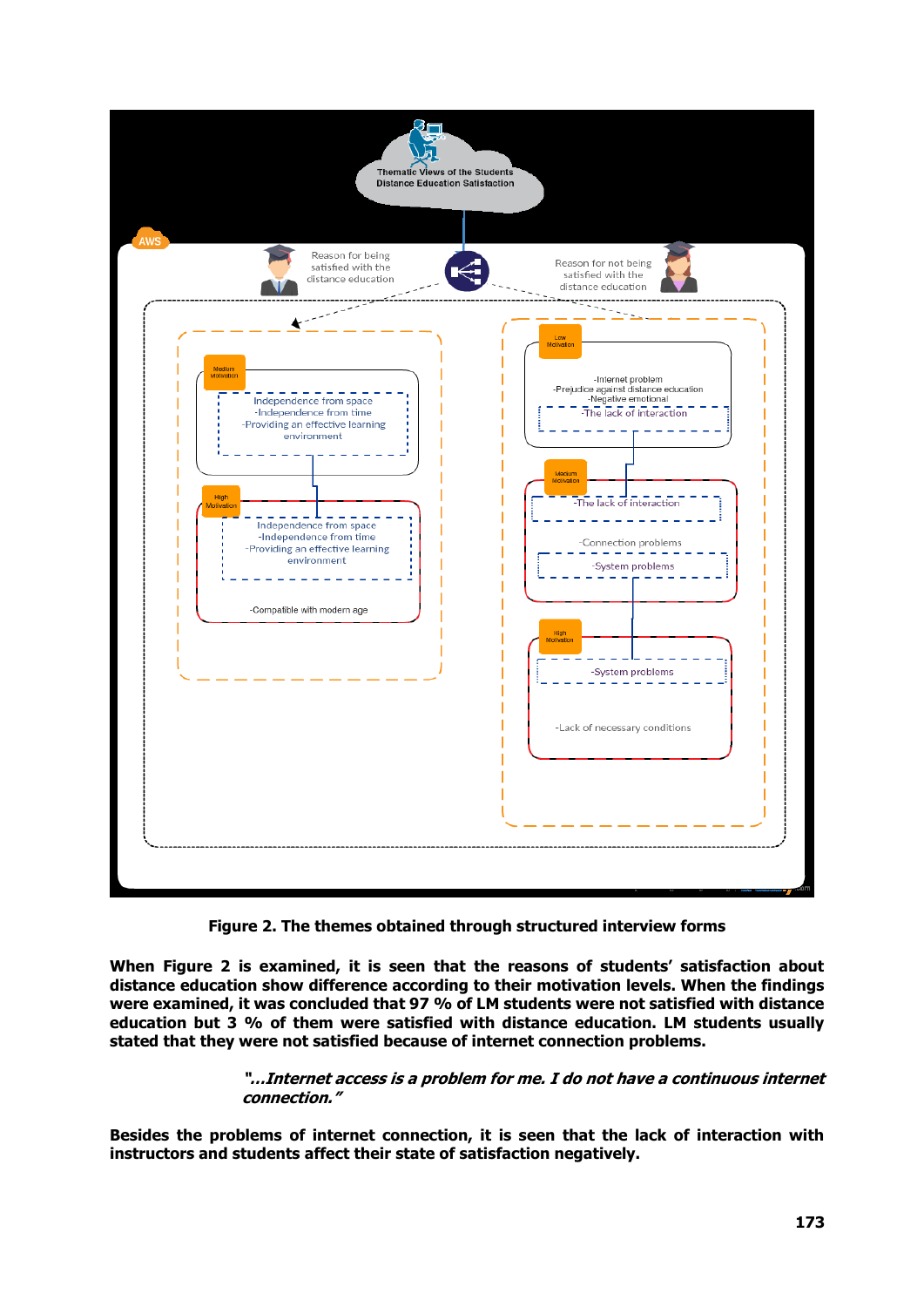**"… I like face-to-face contact with the instructor", That is why I cannot understand the lecture without seeing the teacher…", Teacher and student must be in the same environment, if the lecture is carried out in a class, I am sure the success rate will increase. When we do not understand something here, the instructor finishes the subject until we write our question. When s/he sees our question, s/he responses back but it becomes confusing for us. Distance education must be ended."**

**Besides, it is seen that prejudgments of the students about distance education affect their state of satisfaction negatively. This prejudgment affects the efficiency of the courses in distance education.**

> **"I BELIEVE THAT MY SUCCESS WILL FALL IN DISTANCE EDUCATION.", "Distance education is not as effective as formal education…", "distance education is not a healthy environment for lectures", "… it is not educational."**

**Finally, the students who have low motivation mentioned that it has an impact of negative affective as one of the reasons of their dissatisfaction. They said that distance education distracts attention and change motivation and attitude in a negative way.**

> **"I think it does not provide motivation for the courses and that is why it is not efficient", "I think it is not efficient because my attention can be distracted easily while I am online so concentrating on the course is impossible."**

**The students with low motivation have not expressed any opinions about the reasons why they are satisfied.**

**While 46 % of MM students stated that they were satisfied with distance education, 44 % of them said they were dissatisfied. The reasons of their satisfaction and dissatisfaction were given below. The students who have medium-level motivation (MM) said that they were most dissatisfied with distance education because of the problems of internet connection like LM students.**

> **"Internet access is a problem for me. I do not have an constant internet connection", "I am not happy because I find it difficult to understand the lecture due to a lack of communication." "…my internet accessibility is not easy enough…", "internet access mostly causes problems."**

**Besides, just like LM students, MM students also mentioned that lack of interaction with instructor and other students were the reasons underlying their state of dissatisfaction about distance education.**

> **"… because I cannot communicate effectively". "… because I cannot communicate with the instructor effectively. For example, as I was writing the question, the instructor might finish that topic and start a new one," "attending lectures is more difficult."**

**Another reason of MM students' state of dissatisfaction about distance education is their dependence on conventional classes. They think that education in conventional classes is more effective than distance education.**

> **"…learning rate falls as it is not an effective classroom environment." "It is not like face-to-face education. I cannot feel an atmosphere of a lecture.", "BECAUSE CARRING OUT THESE COURSES IN A FORMAL EDUCATION**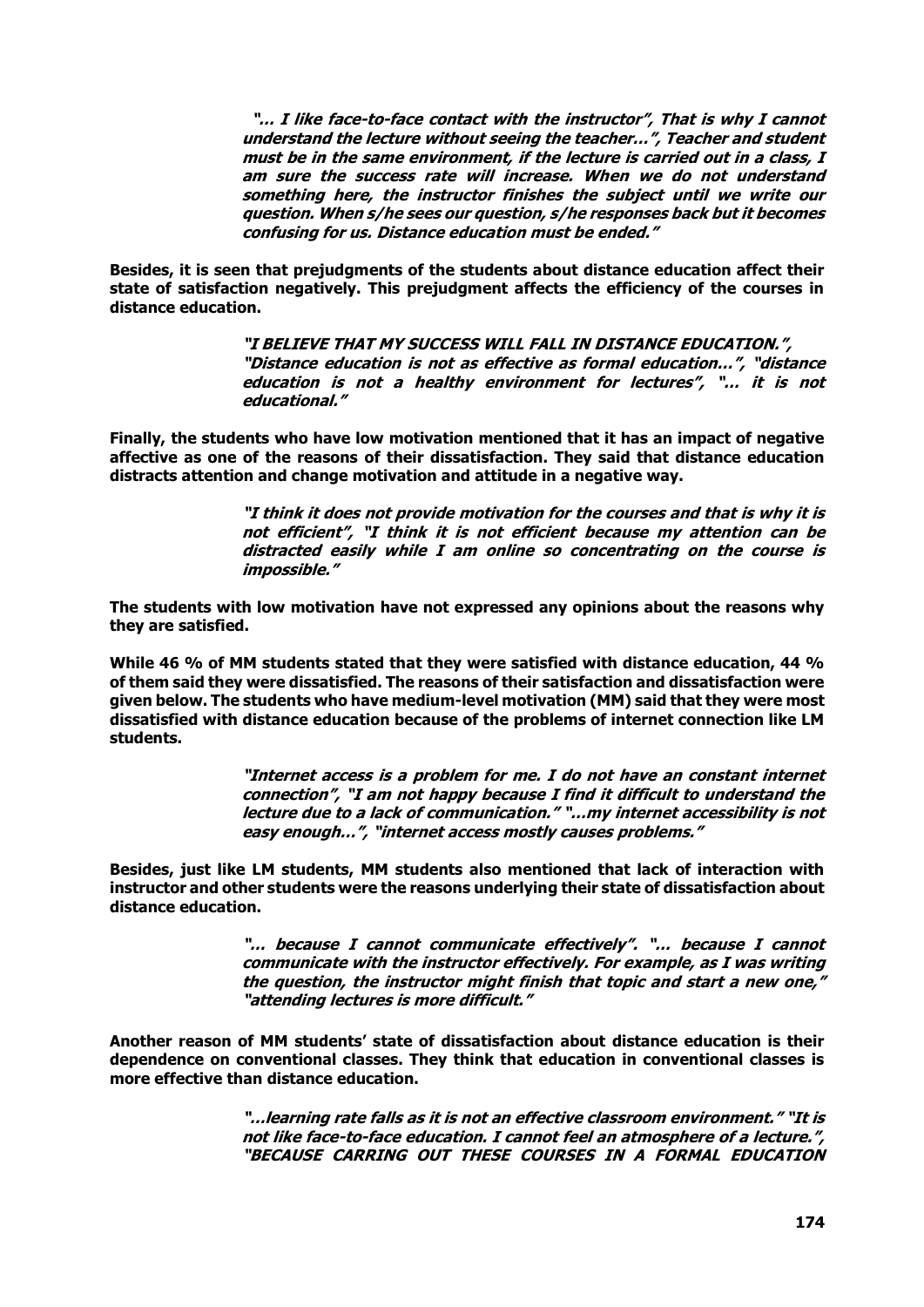**SETTING IS MORE BENEFICIAL FOR OUR LEARNING.", "I believe education must take place in a class face-to-face with a teacher."**

**MM students also said that they experience some problems with the system. These problems were stated as the problems of sound, picture quality and downloading videos properly.**

> **"There are some problems in the system.", "it is difficult to watch the videos on the computer", "as I watch the lecture later, recorded videos do not generally open, and when they open, the sound and the picture are not synchronized", "…the picture quality is very low…"**

**When the reasons of MM students' state of satisfaction are examined, it is seen that the first reason is that distance education is free from time and space. That students can watch the lectures whenever or wherever they want and have the chance of repeating it lead up to their satisfaction about distance education.** 

> **"…because listening to a lecture in the comfort of my home is very relaxing", "we can easily access to the lecture at home or on the way", "Attendance is not a problem.", "IT IS VERY COMFORTABLE IN TERMS OF USING THE TIME", "…I can have the opportunity to watch the lectures whenever I want. If I miss a point, I can go back and listen to it again."**

**Moreover, MM students say that distance education systems make learning easier by providing effective learning environments.**

> **"I fit into distance education in terms of content and I do not need conventional education.", "I find it very useful to be able to use the media at home and we can learn the lectures efficiently."**

**The 74 % of HM students stated that they were satisfied with distance education and 26 % of them said they were not satisfied. The students stated system problems as the first reason of their dissatisfaction. These problems were attributed to slow connection, inefficient technology and the problems of sound and picture.** 

> **"As I cannot access the system easily…", "when I watch the video later, the sound and the picture are not synchronized.", "Technology is inefficient because of lack of communication.", "…it is difficult to access the courses and watch the lectures.", "There are always some problems in the system."**

**Besides, students mentioned the lack of facilities like having internet connection or a computer as the reasons of their dissatisfaction.**

> **"…because it is very difficult for me to access the internet.", "I do not have a possibility of accessing the system all the time and because of this reason I am not happy.", "I do not have a computer."**

**Similarly, just like LM students, HM students expressed their satisfaction about distance education in terms of being free from time and space. Accessing the courses whenever and wherever they want and the opportunity of repeating the courses are the topics that the students are most content.**

> **"We do not have to attend the courses, we can access the courses wherever we want.", "Saving time, space and labor…", "I am happy because I can be home and save time…", "I am happy because I can access the courses wherever a computer exists and I can watch whenever I want…"**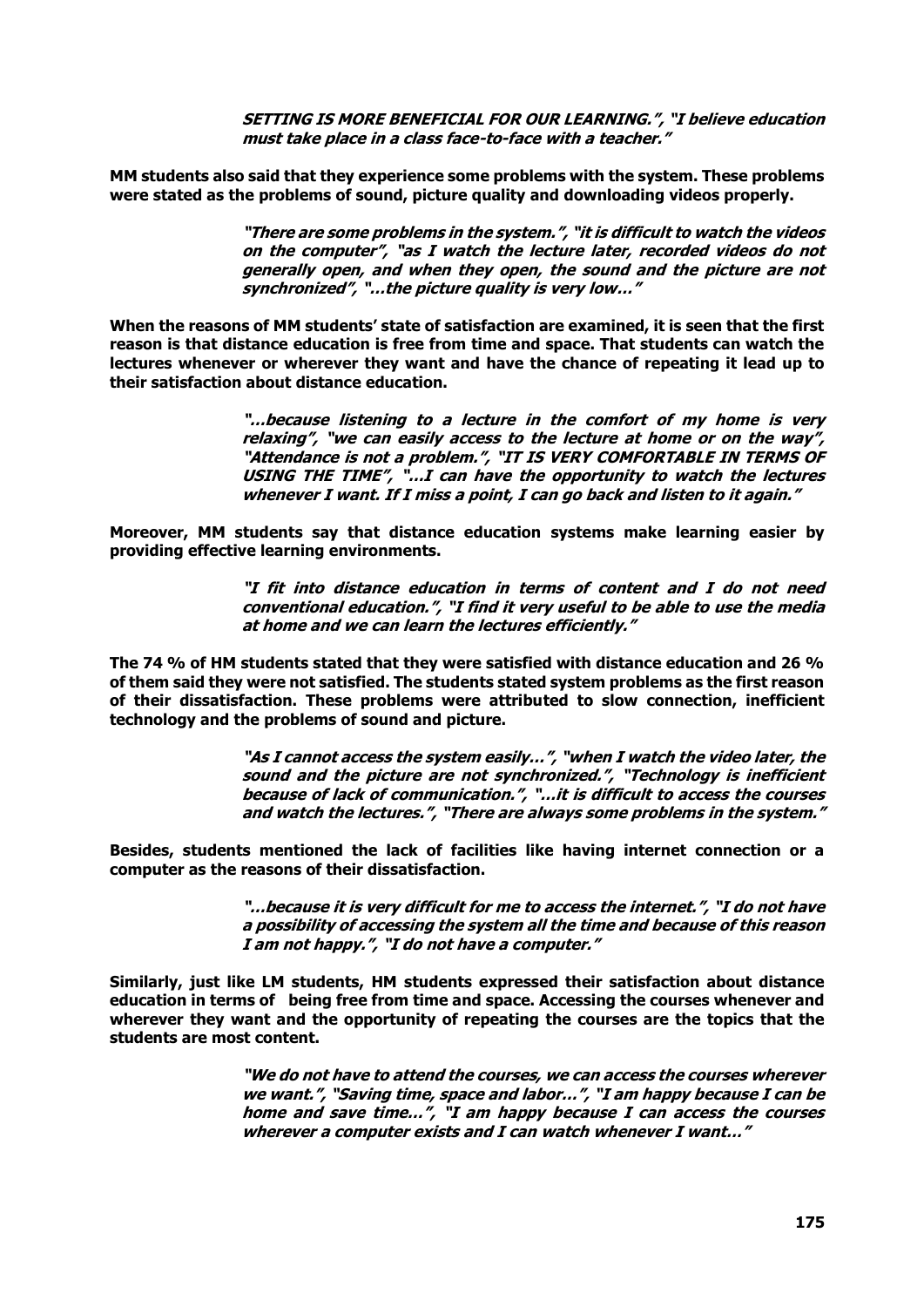**Another reason of HM students' satisfaction is that distance education provides an effective learning environment. Having the chance of repeating the lectures in the system whenever they want and watching the videos affect their satisfaction.**

> **"We can listen and revise our lectures easily and comfortably.", "…the lectures go well and efficiently…", "I can watch the lecture again whenever I want…", "…we have a chance of watching the videos and listening to the lecture out of the class hour."**

**Furthermore, HM students said that they were pleased with distance education because it fits the requirements of the age.**

> **"as university students, distance education system in a technological age can make us more successful in our educational lives.", "because it is suitable for this information age…", "Having education without going to a university is very comfortable and it is up to date."**

## **DISCUSSIONS AND CONCLUSION**

**Distance education offer opportunities independent from time and place to individuals who have to quit school or cannot have education for various reasons. Besides, distance education makes it possible to offer educational opportunities to larger masses more economically by using technology to provide equality in opportunities. The success of distance education systems offered to the individuals is affected by technical infrastructure, pedagogy and psychological factors.** 

**In this study, it is tried to reveal the interrelation between motivation, online experience and satisfaction and the reasons underlying this relationship. Within this scope, firstly, students' motivation towards the system is analyzed in three categories as high, medium and low through cluster analysis based on the scores obtained from Distance Education Motivation Scale. It is concluded that students' online experience is a meaningful predictor in three levels of their distance education motivation. Those who have high online experience cluster in medium and high motivation whereas those who have low online experience cluster in medium and low motivation. It is found out that computer skills is important in adapting to the distance education more easily and developing a positive attitude towards distance education (Chang and Tung, 2008; Brinkerhoff and Koroghlanian, 2005; Drennan, Kennedy, and Pisarsky, 2005). It is suggested that before the program begins, a training program about online environment and tools be given to students who have weaker computer skills in order to encourage them to attend courses and use interaction tools (Sahin and Shelly, 2008).**

**Another finding of the study is that students' satisfaction is a meaningful predictor in three levels of their motivation. Those who have high motivation are satisfied with distance education while the ones with low motivation are dissatisfied with distance education. When considered from this aspect, it should not be forgotten that their satisfaction would affect their motivation while structuring distance education systems.** 

**At the end of the interviews carried out with the purpose of discovering the underlying reasons of the relationship between students' motivation and their satisfaction levels, students' satisfaction and dissatisfaction were classified based on their motivation levels.** 

**The reasons for students' satisfaction about distance education differ based on their motivation levels. Students with high motivation mentioned various reasons for their satisfaction about distance education. They frequently mention that they are satisfied because they can use their own time, at a place of their own choice and it provides effective learning environment and is suitable for the necessities of the time. Those who have medium motivation stated that they are satisfied with distance education because they feel free about time and place and it provides effective learning environment. The students with low**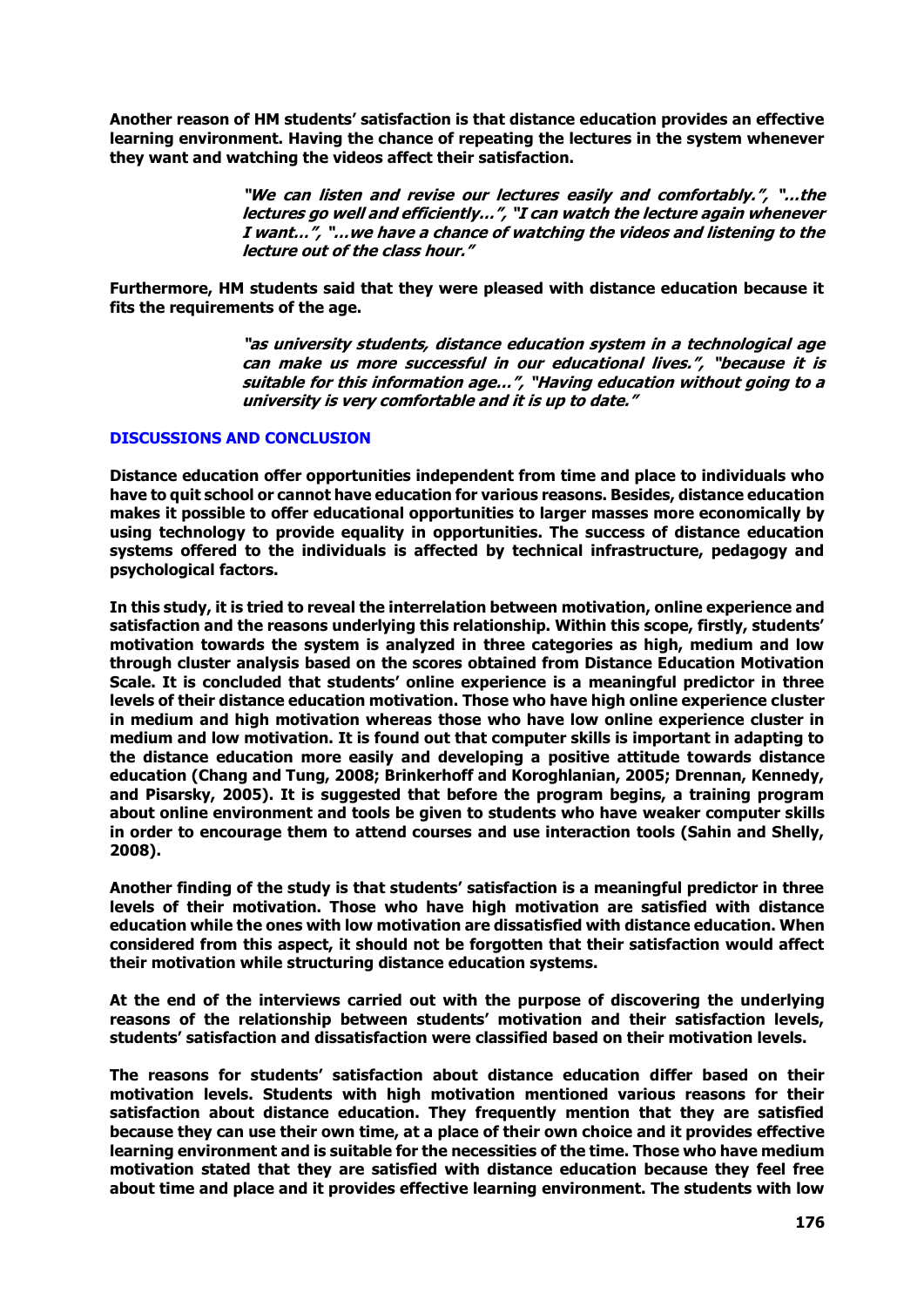**motivation did not state any opinion about their satisfaction. In the study conducted by Belcheir and Cucek (2002), students stated that they are satisfied with distance education because they feel independent about time and place as stated in this study. While the students with high and medium motivation are satisfied with distance education because it has the quality of being independent of time and place, it is determined that this quality does not have any impact on the satisfaction of those with low motivation. This finding can be interpreted that the students with low motivation have a negative perception about distance education.** 

**The students with high and medium motivation are alike in their satisfaction about distance education as it is independent of time and place and it provides effective learning environment; however, those with high motivation emphasized the suitability to the requirements of the time. This emphasis of the students with high motivation might result because of being innovative and following the latest technological developments. Besides, the students with high motivation could be individuals who are more familiar with the popular culture. When it is considered from this point, it is necessary to do an in-depth examination of the differences about their social conditions to emphasize underlying reasons for this difference. In a study conducted by Sun and Tsai, Finger, Chend ve Yeha (2008) satisfaction factors are examined under six headings. These are learner (learner's attitude, anxiety and perception of self-efficacy towards distance education), teacher (teacher's feedback speed and attitude towards distance education), course (the quality and flexibility of the course), technology (the quality of technology and the internet), design (perceived usability and user-friendliness) and finally environmental factors (diversity of evaluation and learner's perception of interaction with others). In addition to factors determined in the study by Sun, Tsai, Finger, Chend and Yeha (2008) students' satisfaction is described by categorizing their motivation levels.** 

**When we examine students' dissatisfaction based on their motivation levels, it was stated that students with low motivation have a difficulty in accessing the internet and they have bias and negative affectivity. While students with medium motivation mentioned connection problems, lack of interaction, dependence on conventional education and system problems as the reasons for their dissatisfaction, the students with high motivation identified them as system problems. The students with low and medium motivation mentioned both technical and psychological factors, whereas those with high motivation only described technical problems. Within this context, it can be seen that the students with low and medium motivation have bias against distance education and are dependent on face-to-face education. Moreover, the lack of interaction was emphasized in both levels. A significant correlation was found between satisfaction and interaction in some other studies (Strachota, 2003; Swan, 2001). In a study carried out by Garrison (1990), it is concluded that students are more motivated in a distance education system where there is a regular student-student, student-teacher interaction. When considered from this aspect, it is thought that if interaction increases, satisfaction and motivation levels naturally rise. Gaddis, Napierkowsk, Guzman and Muth (2000) described the reasons of dissatisfaction as uncertain expectations of educators, inflexibility of the courses, work overload, bad interface design, slow connection and the lack of simultaneous communication. On the other hand, Bouhnik and Marcus (2006) mentioned reasons such as the lack of program that encourages students to learn, students' need for self-discipline, not having a learning environment, not having a direct student-student and student-teacher interaction and needing more time to learn compared to face-to face environments. The same issues were detected in this study as well. However, apart from that, this study reveals that students' dissatisfaction differs depending on their motivation. By means of this study, it is aimed to introduce a system that can be used especially while developing smart distance education systems.**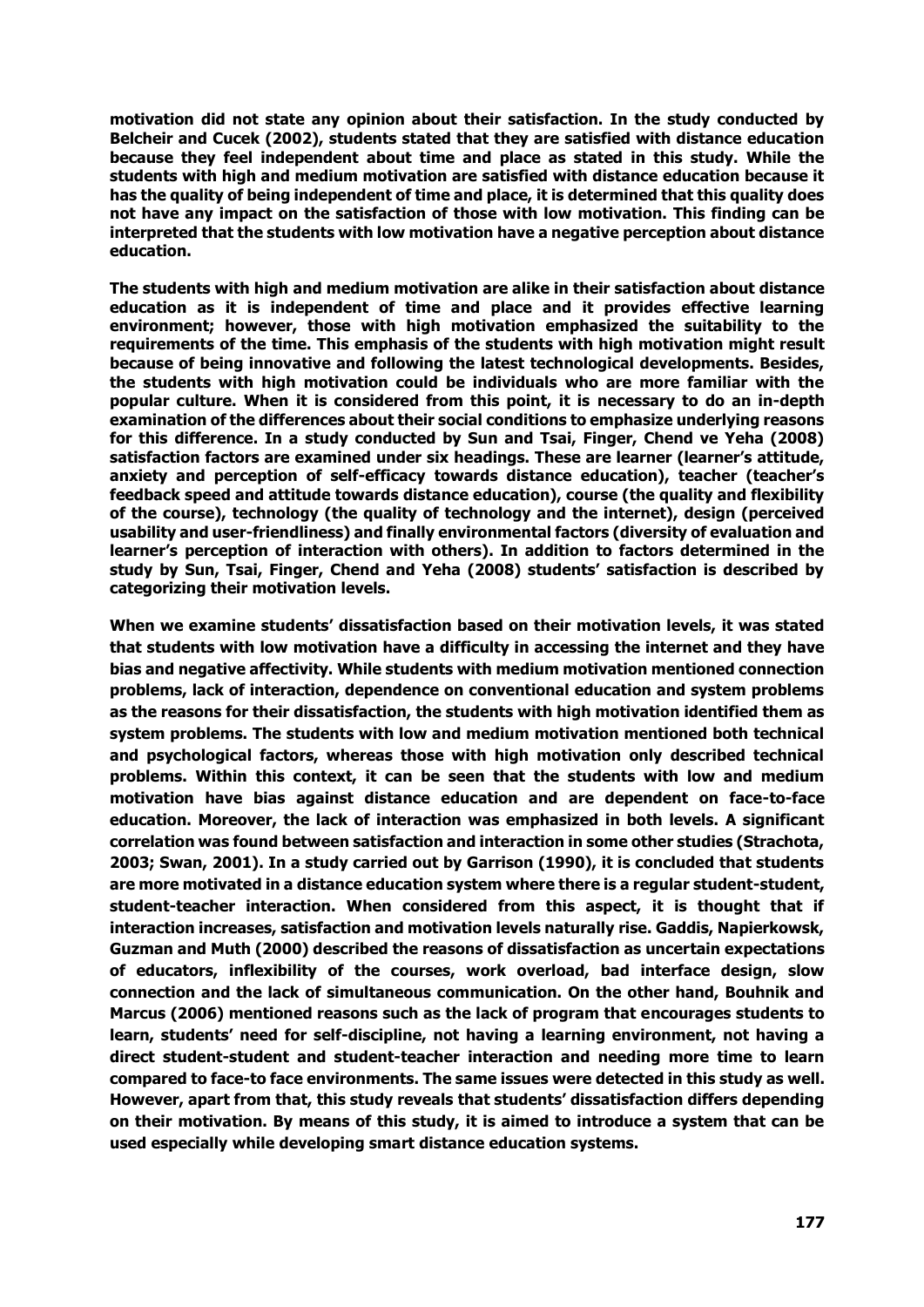## **SUGGESTIONS**

- **It is concluded that it would be beneficial if distance education systems were designed considering socio-psychological variables as well as technical factors.**
- **Considering the characteristics of individuals studying in distance education, distance education systems can be designed by adding socio-economic factors and the perspective of new technological devices to qualitative data obtained.**
- **By using the data obtained, the relationship between success and motivation, satisfaction and online experience through experimental studies can be identified.**

#### **BIODATA and CONTACT ADDRESSES of AUTHORS**



**Dr. Ozlem CAKIR is currently work as associate professor in Ankara University, in Department of Computer Education and Instructional Technology. She completed her master's education in the Department of Computers Education, Gazi University, Enstitute of Science. She took her PHD degree in Department of Computer Education and Instructional Technology in 2008. Ozlem CAKIR's research areas include adaptive learning systems, personalized instruction, distance learning, social network, Web 2.0 tools, internet addiction, facebook addiction and also nomofobia.**

**Dr. Ozlem CAKIR Department of Computer Education and Instructional Technology Faculty of Educational Sciences, Ankara University, 06500, Ankara, Turkey Phone: +90 312 363 33 50 / 3210 E-mail: ozlemcak@yahoo.com**



**Tugra KARADEMIR is the research assistant in the Department of Computer Education and Instructional Technology, Faculty of Education, Ankara University. She received her master degree in Computer Education and Instructional Technology from Ankara University (2012) and she is pursuing her Ph.D. studies at Ankara University. Her research interests are in digital learning materials, programming, robotics and mobile learning.**

**Tugra KARADEMIR Department of Computer Education and Instructional Technology Faculty of Educational Sciences, Ankara University, 06500, Ankara, Turkey Phone: +90 312 363 33 50 / 7106 E-mail: tugra1986@gmail.com**



**Dr. Funda ERDOGDU received her master and PHD degree in Department of Computer Education and Instructional Technologies Program at Ankara University. Her research areas include adaptive learning, adaptive motivation strategy, distance education, social network, PISA research.**

**Department of Computer Education and Instructional Technology Faculty of Education, Dumlupinar University, 43100, Kutahya, Turkey Phone: +902742652031 / 4580 E-mail: funda.erdogdu@dpu.edu.tr**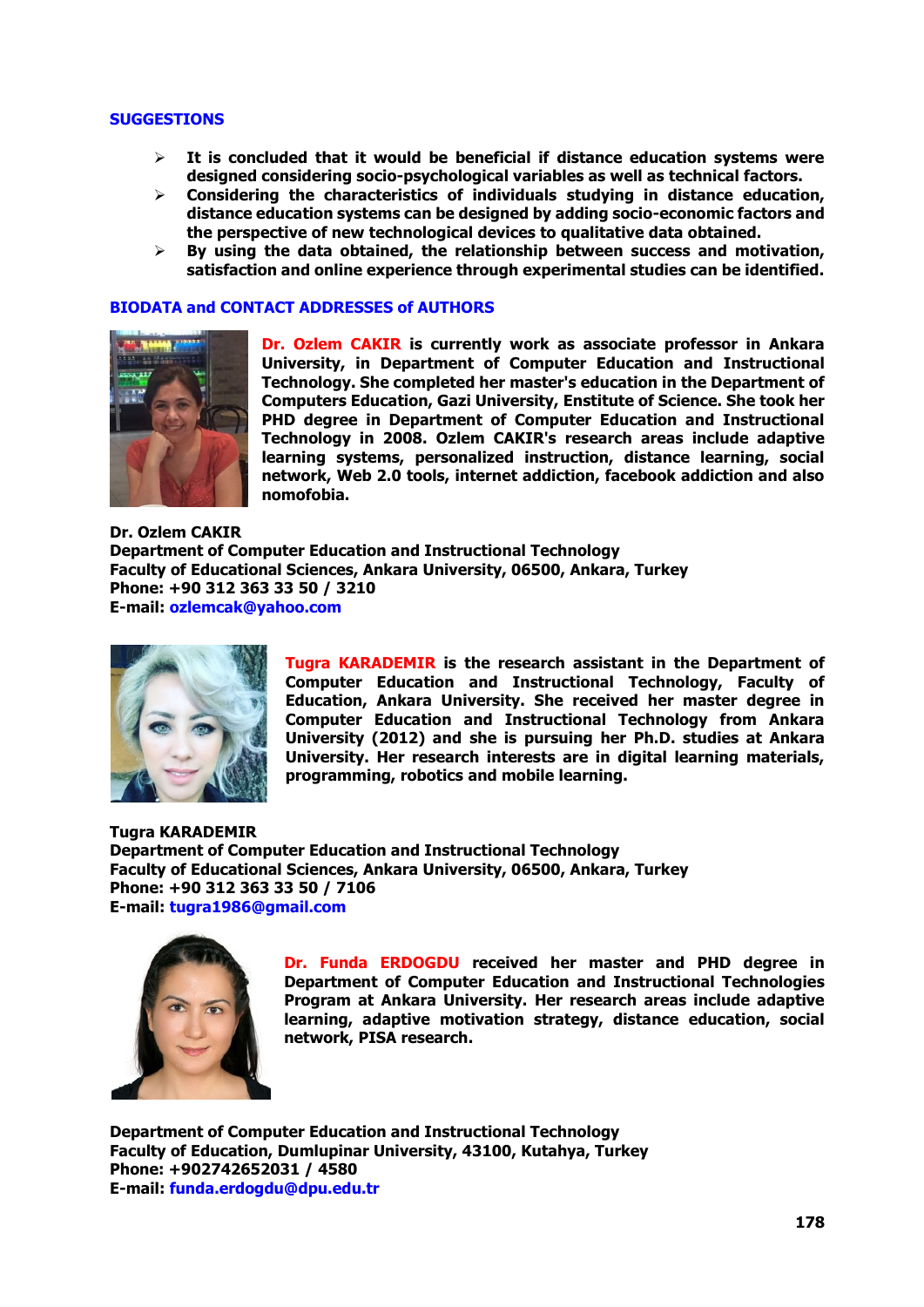# **REFERENCES**

- **Althaus, S. L. (1997). Computer-mediated communication in the university classroom: An experiment with on-line discussions. Communication Education, 46(3), 158–174.**
- **Arbaugh, J. B. 2000. How classroom environment and student engagement affect learning in Internet-based MBA courses. Business Communication Quarterly, 63 (4), 9–26.**
- **Artino, A.R. (2008). Motivational beliefs and perceptions of instructional quality: predicting satisfaction with online training. Journal of Computer Assisted Learning, 24(3), 260– 270.**
- **Balaban-Sali, J. (2008). Designing motivational learning systems in distance education. Turkish Online Journal of Distance Education, 9(3), 149-161.**
- **Bambara, C. S., Harbour, C. P., Davies, T. G., & Athey, S. (2009). Delicate engagement: The lived experience of community college students enrolled in high-risk online courses. Community College Review, 36(3), 219-238.**
- **Battalio, J. (2007). Interaction online: A reevaluation. Quarterly Review of Distance Education, 8(4), 339-352.**
- **Belcheir, M., & Cucek, M. (2002). Faculty perceptions of teaching distance education courses. Research Report: 2002. Boise, ID: Boise State University. (ERIC Document Reproduction Service No. ED 480925).**
- **Bourne, J. and Moore, J. C. (2003). Elements of quality online education: into the mainstream. Elements of Quality Online Education: Into the Mainstream. Edited by John Bourne and Janet C. Moore. Volume 5 in the Sloan-C Series.**
- **Bouhnik, D. & Marcus, T. (2006). Interaction in distance-learningcourses. Journal of The American Society Information Science and Technology, 57(3), 299–305.**
- **Brinkerhoff, J. & Koroghlanian, C.M. (2005). Student computer skills and attitudes toward internet-delivered instruction: An assessment of stability over time and place. Journal of Educational Computing Research, 32, 27–56.**
- **Brophy, J. E. (2010). Motivating students to learn (3rd ed.). New York: Routledge.**
- **Bork, R. H. & Z. Rucks-Ahidiana. (2013). Role ambiguity in online courses: An analysis of student and instructor expectations (CCRC Working Paper No. 64). New York: Columbia University, Teachers College, Community College Research Center. Retrieved September 10, 2016 from https://ccrc.tc.columbia.edu/media/k2/ attachments/roleambiguity-in-online-courses.pdf**
- **Buyukozturk, S., Akgun, O. E., Ozkahveci, O., Demirel, F. (2004). Gudulenme ve ogrenme stratejileri olceginin Turkce formunun gecerlik ve guvenirlik calismasi [The Validity and Reliability Study of the Turkish Version of the Motivated Strategies for Learning Questionnaire]. Kuram ve Uygulamada Egitim Bilimleri, 4(2), 207-239.**
- **Buyukozturk, S. (2009). Sosyal bilimler icin veri analizi el kitabı [The handbook of data analysis for social sciences]. (10.Baski). Ankara: Pegem Akademi.**
- **Cakir, O. (2012). The development of online students' satisfaction scale. Energy Education Science and Technology Part B: Social and Educational Studies, Special Issue-1, 4(5): 947-950.**
- **Cakir, O. (2014). The Factors that Affect Online Learners' Satisfaction. Anthropologist, 17(3): 895-902.**
- **Chaiprasurt, C. & Esichaikul, V. (2013). Enhancing motivation in online courses with mobile communication tool support: a comparative study. The International Review of Research in Open and Distance Learning, 14, 377-401.**
- **Chang, S.C. and Tung, F.C. (2008). An empirical investigation of students' behavioural intentions to use the online learning course websites. British Journal of Educational Technology, 39 (1),71–83.**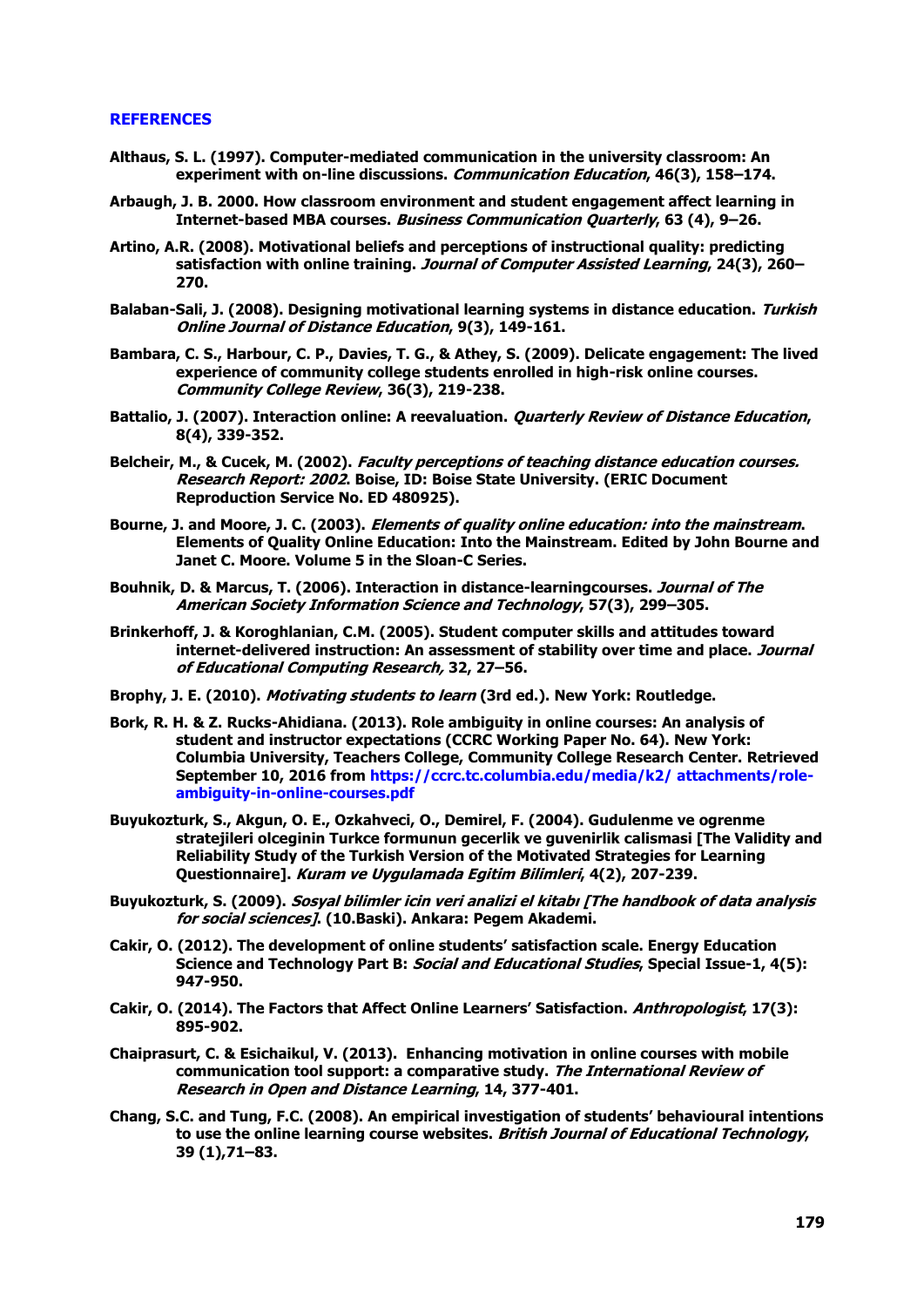- **Chu, R. J. & Chu, A. Z. (2010). Multi-level analysis of peer support, Internet self-efficacy and elearning outcomes: The contextual effects of collectivism and group potency. Computer & Education, 55, 145-154.**
- **Cornell, R. ve Martin, B. L. (1997). The role of motivation in web-based instruction. (Ed. Badrul H.Khan) Web-Based Instruction. New Jersey. USA: Educational Technology Publications.**
- **Cookson, P. S. (1989). Research on learners and learning in distance education. The American Journal of Distance Education, 2 (1), 22-34.**
- **Creswell J. W. (2013). Qualitative inquiry and research design: Choosing among five approaches. Thousand Oaks, CA: Sage.**
- **Dick, W., Carey, L. & Carey, J.O. (2005). The Systematic Design Of Instruction. Boston, MA: Pearson/Allyn and Bacon.**
- **Distance learning, (2016). In encyclopedia Britannica. Retrieved October 15, 2016 from http://global.britannica.com/topic/distance-learning**
- **Drennan, J., Kennedy, J. & Pisarski, A. (2005). Factors Affecting Student Attitudes Toward Flexible Online Learning in Management Education. Journal of Educational Research, 98 (6), 331-338.**
- **Eastin, M.S. & LaRose, R. (2000). Internet self-efficacy and the psychology of the digital divide. Journal of Computer Mediated Communication, 6 (1).**
- **El Mansour, B., and D. M. Mupinga. 2007. Students' positive and negative experiences in hybrid and online classes. College Student Journal, 41 (1), 242–248.**
- **Field, A. (2005). Discovering statistics using SPSS (2nd ed.). London: Sage.**
- **Giesbers, B., Rienties, B., Tempelaar, D. T., & Gijselaers, W. H. (2013). Investigating the relations between motivation, tool use, participation, and performance in an E-learning course using web-videoconferencing. Computers in Human Behavior, 29(1), 285–292.**
- **Gaddis, B., Napierkowsk, H., Guzman, N., & Muth, R. (2000). A comparison of collaborative learning and audience awareness in two computers-mediated writing environments. Association for Educational Communications and Technology, 140-147. Retrieved January 05, 2016 from http://files.eric.ed.gov/fulltext/ED455771.pdf**
- **Garrison, D. (1990). An analysisandevaluation of audio teleconferencing to facilitate education at a distance. AmericanJournal of DistanceEducation, 4(3), 13-24.**
- **Gujarati, D.N. (1995). Basic Econometrics, 3rd Edition. New York: McGraw-Hill. ISBN 0-07- 025214-9.**
- **Hannafin, J. J., & Cole, D. D. (1983). An analysis of why students select introductory high school computer coursework. Educational Technology, 23(4), 26–29.**
- **Harandi, S.R. (2015). Effects of e-learning on students' motivation. 3rd International Conference on Leadership, Technology and Innovation Management. Procedia-Social and Behavioral Sciences, 181, 423-430.**
- **Hong, K. S. (2002). Relationships between students' and instructional variables with satisfaction and learning from a Web-based course. Internet and Higher Education, 5, 267–281.**
- **Ilgaz, H. (2008). Uzaktan Egitimde Teknoloji Kabulunun ve Topluluk Hissinin Ogrenen Memnuniyetine Katkısı [The Contribution Of Technology Acceptance and Communıty Feeling To Learner Satisfaction In Distance Education]. (Master's dissertation) Hacettepe University Graduate School of Science, Ankara, Turkey. Available from the Council of Higher Education, National Dissertation Center, Dissertation ID: 244862.**
- **Jeamu, L., Kim, Y., & Lee, Y. (2008). A web-based program to motivate underachievers learning number sense. International Journal of Instructional Media, 35(2), 185-194.**
- **Jones, P., Packham, G., Miller, C., & Jones, A. (2004). An initial evaluation of student withdrawals within an elearning environment: The case of e-college Wales. Electronic Journal on e-Learning, 2 (1), 113-120.**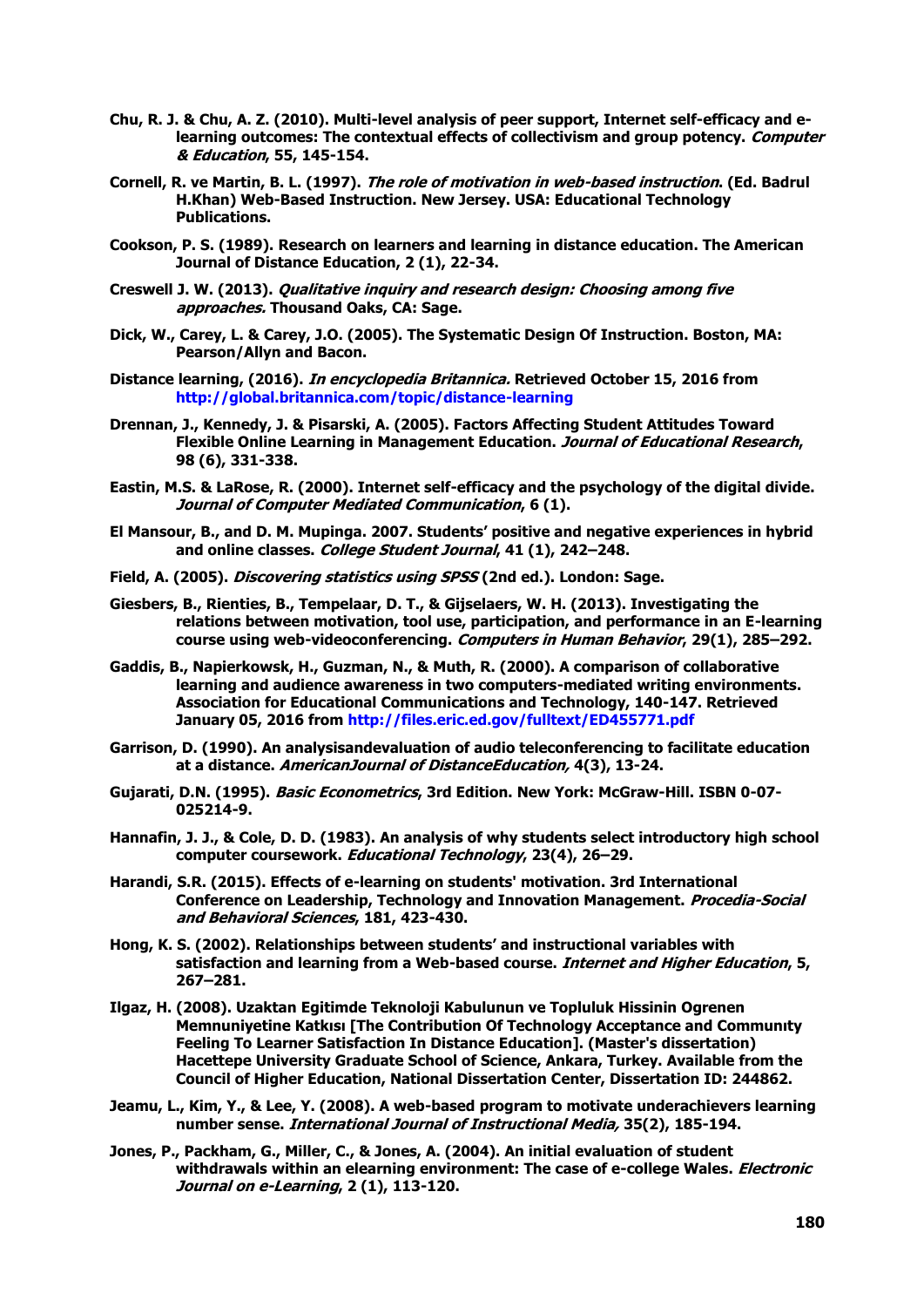- **Karatas, S. ve Ustundag, M.T. (2008). Gazi Universitesi Uzaktan Egitim Programi Ogrencilerinin Internet Temelli Uzaktan Egitim Doyumlari ile Demografik Ozellikleri Arasindaki Iliski [The Relationship between Students' Internet-Based Distance Education Satisfactions and Demographical Properties in Gazi University Distance Education Program]. Yuzuncu Yıl Universitesi, Egitim Fakultesi Dergisi, V(II), 62-73.**
- **Kesim, E. (2015). The Importance of Distance Education Experts in the Organizational Development Process of Distance Education Institutions: A Theoretical Evaluation. In. G. Eby & T.V. Yuzer (Eds.), Identification, Evaluation and Perceptions of Distance Education Experts (pp.73-88). Hershey, PA.: Information Science Reference.**
- **Kransow, J. (2013). Faculty leadership in online education: Structuring courses to impact student satisfaction and persistence. MERLOT Journal of Online Learning and Teaching, 9(1), 131–139.**
- **Jaggards, S. S. (2014). Choosing Between Online and Face-to-Face Courses: Community College Student Voices. American Journal of Distance Education, 28(1).**
- **Mertler, C. A., & Vannatta, R. A. (2005). Multiple regression. In Advanced and multivariate statistical methods (Third ed). Glendale, CA: Pyrczak Publishing.**
- **Kaupp, R. (2012). Online penalty: The impact of online instruction on the Latino-White achievement gap. Journal of Applied Research in the Community College, 12(2), 1–9.**
- **Keller, J. M. and Suzuki, K. 2004. Learner motivation and e-learning design: A multinationally validated process. Journal of Educational Media, 29(3): 229–239.**
- **Kitchen, D., & McDougall, D. (1998). Collaborative learning on the Internet. Journal of Educational Technology Systems, 27(3), 245.**
- **Kranzow, J. (2013). Faculty leadership in online education: Structuring courses to impact student satisfaction and persistence. MERLOT Journal of Online Learning and Teaching, 9(1), 131-139.**
- **Kuo, Y.C, Walker, A.E., Belland, B.R & Schroder, K.E.E. (2013). A Predictive Study of Student Satisfaction in Online Education Programs. International Review of Reseach in Open and Distance Learning, 14(1), 16-39.**
- **Liaw, S.S. (2008). Investigating students' perceived satisfaction, behavioral intention, and effectiveness of e-learning: A case study of the Blackboard system. Computers & Education, 51, 864–873.**
- **Lim, C. K. (2001). Computer self-efficacy, academic self-concept, and other predictors of satisfaction and future participation of adult distance learners. American Journal of Distance Education, 15(2), 41-51.**
- **Martin, A.J. (2001). The Student Motivation Scale: A Tool for Measuring and Enhancing Motivation. Australian Journal of Guidance and Counseling, 11, 1-20.**
- **Mitchell, T. J. F., Chen, S. Y., & Macredie, R. D. (2005). The relationship between web enjoyment and student perceptions and learning using a web-based tutorial. Learning, Media and Technology, 30 (1), 27-40.**
- **Muilenburg, L. Y., & Berge, Z. L. (2005). Student barriers to online learning: A factor analytic study. Distance Education, 26(1), 29-48.**
- **Moore, M. G. & Kearsley, G. (1996). Distance education a systems view (Belmont, CA, Wadsworth Publishing Co.).**
- **Morris, L. V., Finnegan, C., & Wu, S. (2005). Tracking student behavior, persistence, and achievement in online courses. The Internet and Higher Education, 8(3), 221−231.**
- **Palmer, S. R. & Holt, D. M. (2009). Examining Student Satisfaction with Wholly Online Learning. Journal of Computer Assisted Learning, 25 (2), 101-113.**
- **Pintrich, PR., Smith, D., Garcia, T. & McKeachie, WJ. (1993). Reliability and predictive validity of the Motivated Strategies for Learning Questionnaire (MSLQ). Educational and Psychological Measurement. 53, 801-13.**